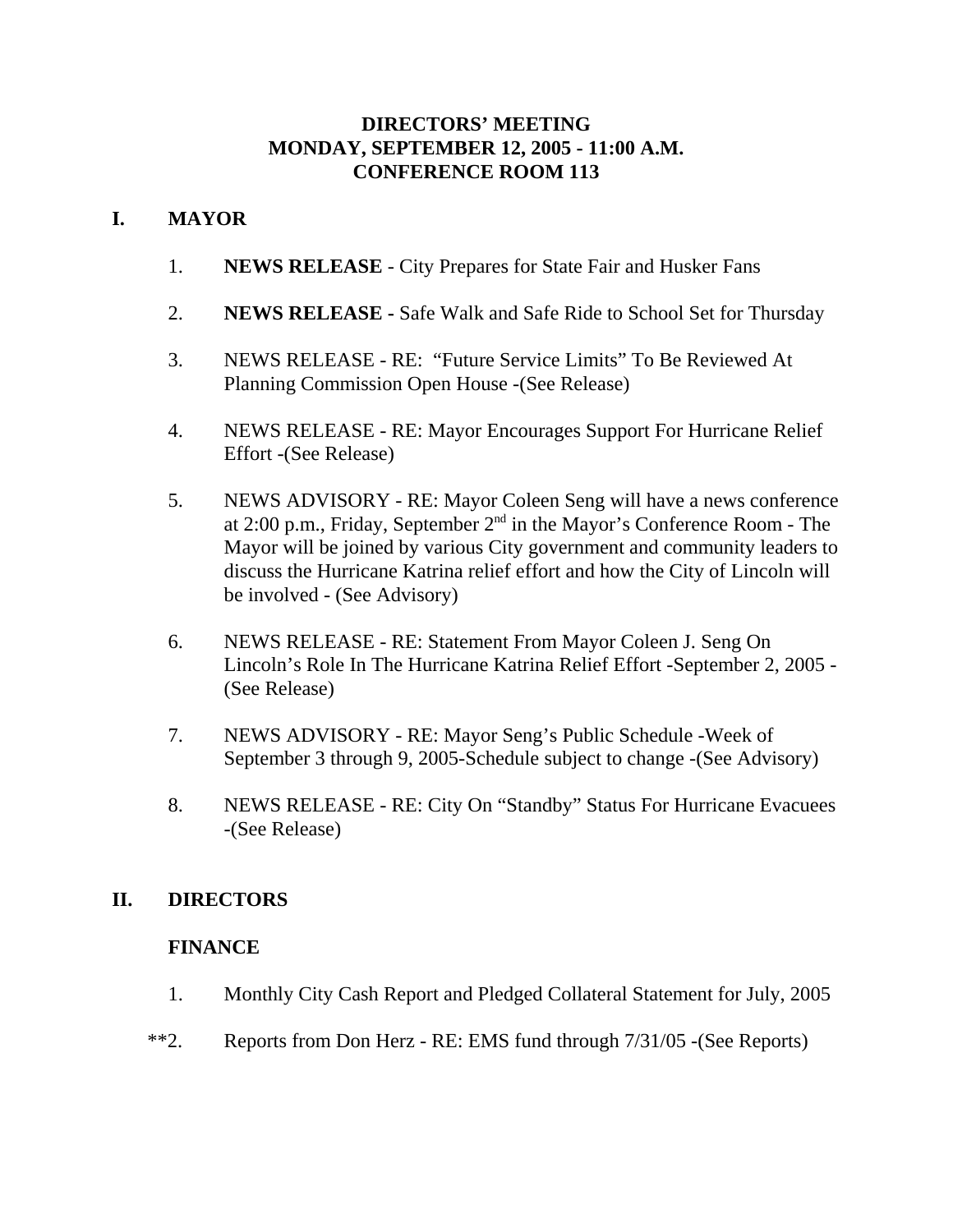#### **FINANCE-BUDGET**

1. Four Sales Tax Reports Reflecting Final Collections for 2004-05 Fiscal Year.

## **PARKS**

1. Memo to Robin Eschliman RE: Park Teen Center

## **PLANNING**

- \*1. Annexation by Ordinance-Ordinance #18579
- \*2. Marvin Krout's response to the Gibsons RE: Letter to Jon Camp on Madonna Rehabilitation Hospital
- \*\*3. Memo & Material from Stephen Henrichsen RE: Findings on Future Service Limit Scenarios -(See Material)

## **PLANNING COMMISSION FINAL ACTION .....**

- \*1. Special Permit #1689A (Mulligan's Grill and Pub, 5500 Old Cheney Road) Resolution No. PC-00944.
- \*\*2. Preliminary Plat #05003-Highland View Addition (West of NW 12<sup>th</sup> Street between Hwy 34 (Purple Heart Highway) and W. Alvo Road - Resolution # PC-00945.
	- 3. Pre-Existing Special Permit #23F (Expand boundaries for additional offstreet parking - Nebraska Wesleyan) Resolution # PC-00946.
	- 4. Pre-Existing Special Permit #33A (Expansion of on-premise alcohol sales at Luckies Lounge, 1101 W. Bond St.) Resolution # PC-00947.
	- 5. Special Permit #05042 (Expand nonstandard single family dwelling into required front yard at North 67<sup>th</sup> Street and Morrill Avenue) Resolution # PC-00948.
	- 6. Special Permit #05041, Cardwell Reserve Community Unit Plan (East of SW 12<sup>th</sup> Street and W. Denton Road) Resolution # PC-00949.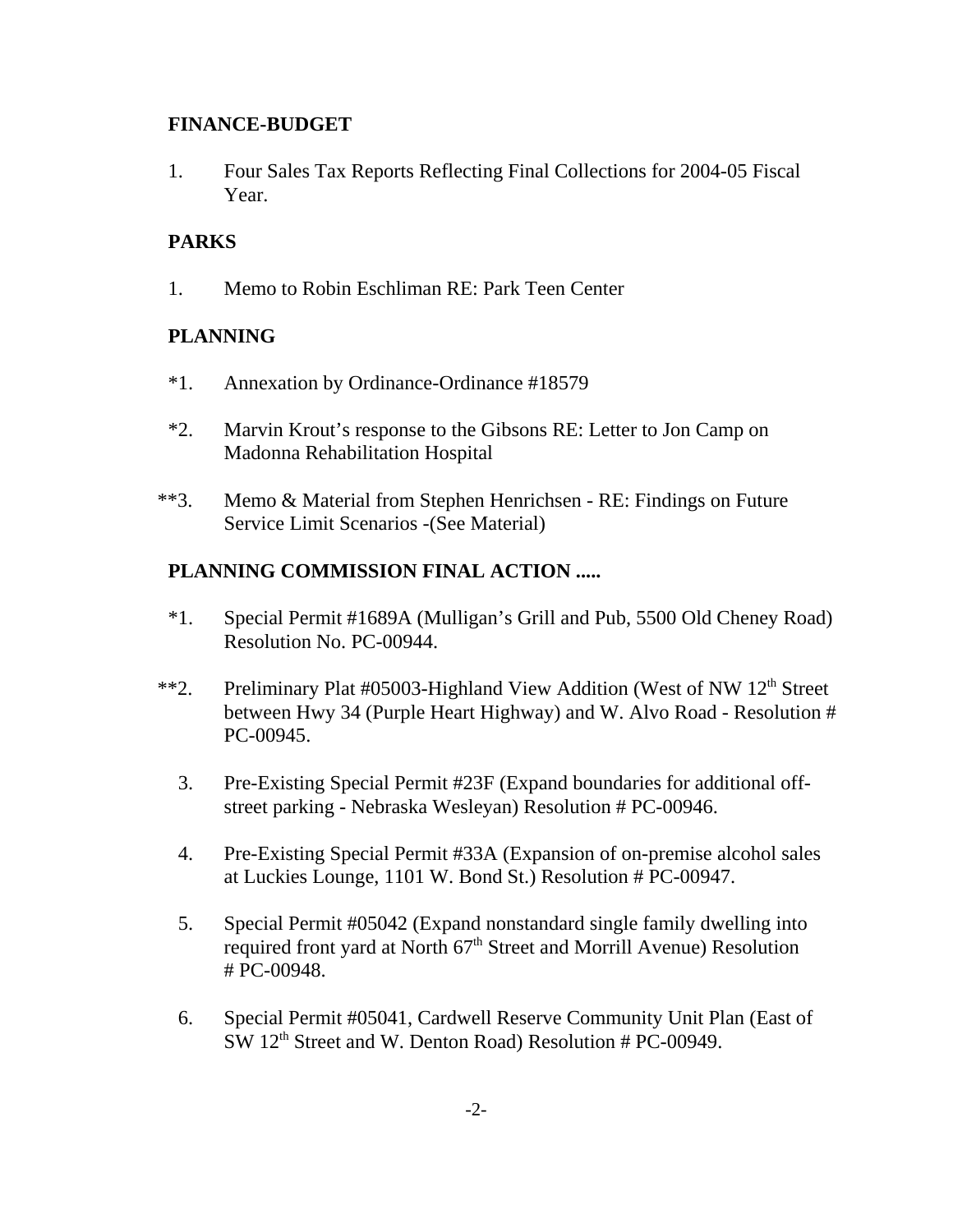#### **PUBLIC WORKS**

- \*1. Letter from Thomas Schafer to Mr. Hurd RE:  $56<sup>th</sup>$  & Shadow Pines
- \*1. ADVISORY North 56<sup>th</sup> Street & Arbor Road Water Main
- **\*2. ADVISORY** Paving Unit #139 Benton Street Paving Proj.#565139
- \*\*3. E-Mail Response from Thomas Shafer to Jon Camp & Tom Malmstrom RE: Barricades -(See E-Mail)
- \*\*4. Material RE: Council Item #05-130 Pioneers Blvd. (See Material)
- \*\*5. Material RE: Council Item  $#05-129$  South  $56<sup>th</sup>$  Street (See Material)
	- 6. Letter from Doug Schwartz to Rene and Karen Solc RE: L-1019.9 Beaver Creek Lane between Old Creek Rd and Elk Ridge Rd - (See Letter)

### **WEED CONTROL AUTHORITY**

1. Combined Weed Program -City of Lincoln - August 2005 Monthly Report.

### **WOMEN'S COMMISSION**

- \*1. **NEWS RELEASE**  RE: Women's Commission Elects New Officers For 2005-06 -(See Release)
- **\*2. NEWS RELEASE -** RE: Nominations Open for Awards Program
- 3. Report from Bonnie Coffey RE: Lincoln-Lancaster Women's Commission Director's Report - August 2005 - (See Report)

### **III. CITY CLERK**

**1. Letter from City Clerks Office -** Written to Linda Weaver Beacham by Doug Lienemann of Haymarket Development Corporation - RE: Adopting the unphased construction approach for rebuilding the overpass.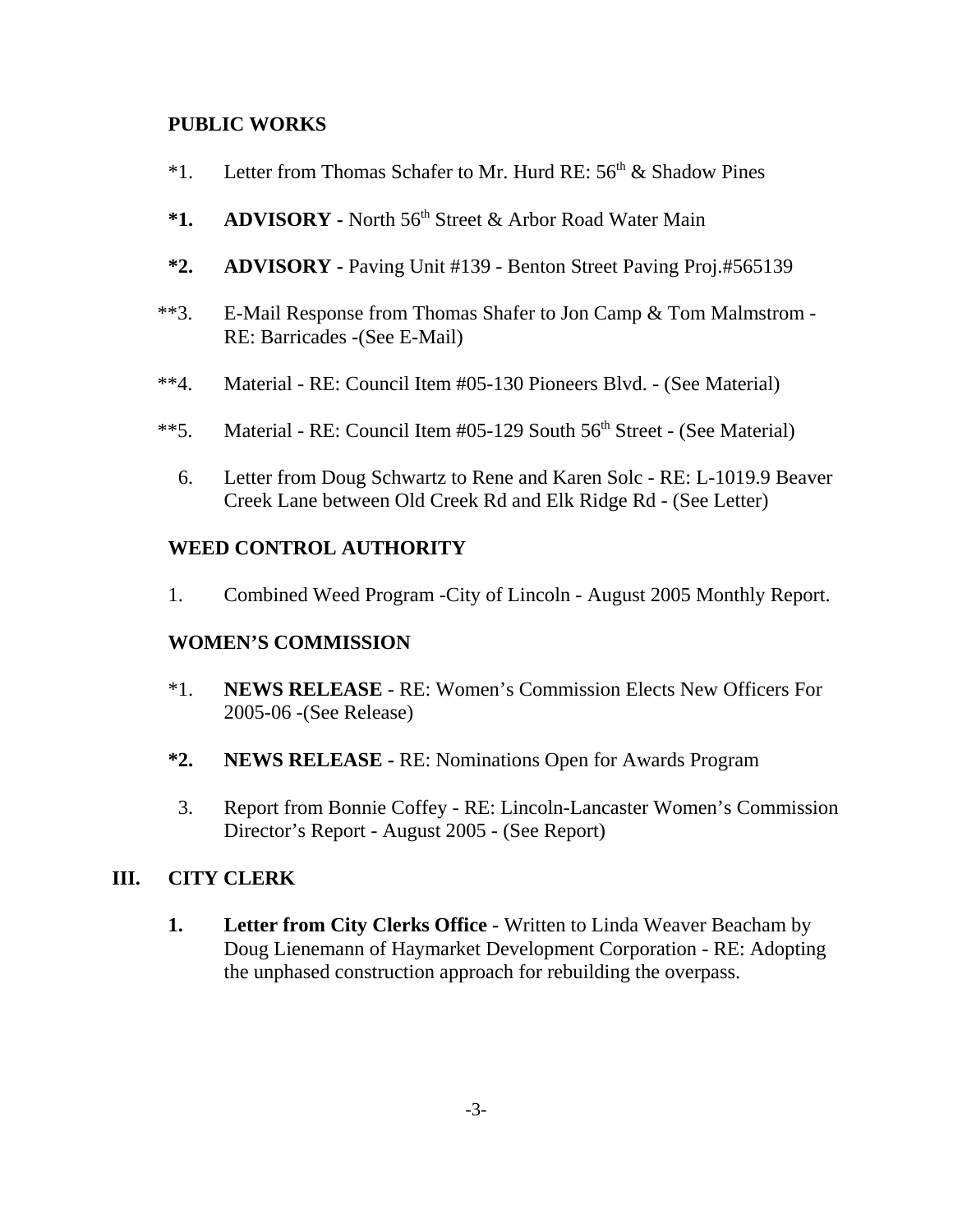### **IV. COUNCIL**

## **A. COUNCIL REQUESTS/CORRESPONDENCE**

### **JON CAMP**

- **\*\***1. E-Mail from Darrell & Bec Wubbels sent to Jon Camp RE: Outlet -(See E-Mail)
- \*\*2. E-Mail sent to Jon Camp RE: Something that may get help the homeless of Lincoln raise some income -(See E-Mail)

## **JONATHAN COOK**

- 1. Request to Public Works & Utilities Department/ Weed Control Authority RE: Overgrown weeds SW  $25^{th}$  & W Plum - (RFI#126 - 8/12/05). — 1.) **SEE RESPONSE FROM RUSS SHULTZ, WEED CONTROL AUTHORITY RECEIVED ON RFI#126 - 8/15/05.**
- 2. Request to Public Works & Utilities Department RE: The speed limit on West "A" Street - (RFI#127 - 8/30/05)

## **COUNCIL - RFI'S**

1. Council RFI#5 - Council RFI Request to Health and Public Works RE:  $4<sup>th</sup>$ Street Dust Problem concerns from Danny Walker (RFI#5 Sent 08-23-05 - Request from Chair). — **1.) SEE RESPONSE LETTER FROM BRUCE DART, HEALTH DIRECTOR TO DANNY WALKER RECEIVED ON RFI#5 - 8/30/05.** 

### **ROBIN ESCHLIMAN**

- 1. Request to Mark Bowen, Mayor's Office RE: Weekly updates to the City Council on the status of ITI - (RFI#1 - 7/07/05). — **1.) SEE RESPONSE FROM MARK BOWEN, MAYOR'S OFFICE RECEIVED ON RFI#1 - 8/04/05.**
- 2. Letter From Bruce Wright RE: Response to Councilman Cook's resolution supporting parks & trails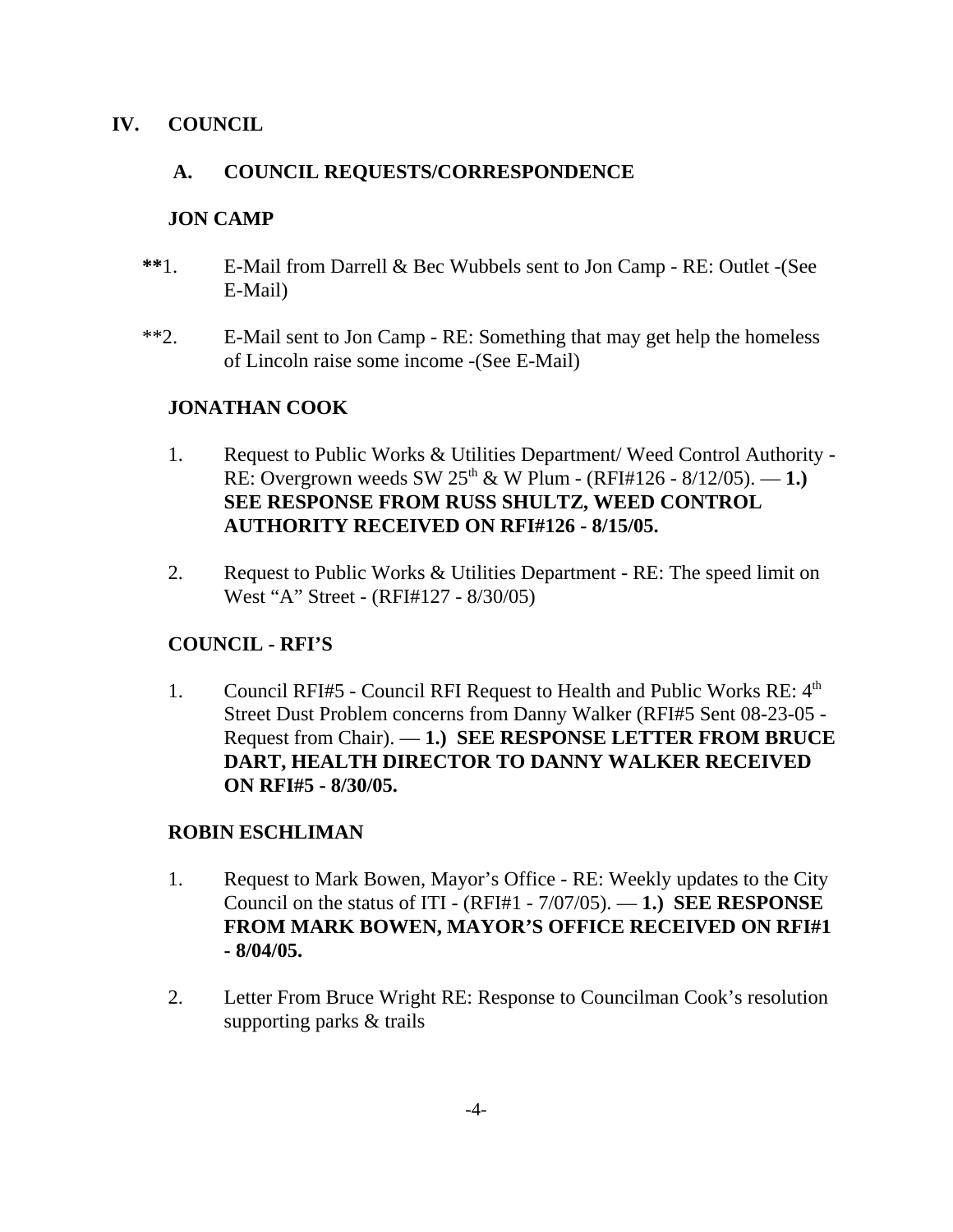3. E-Mail from Ken Doty sent to Robin Eschliman - RE: Modification of South Fringe Ordinance #17381 -(See E-Mail)

# **DAN MARVIN**

- 1. Request to Finance Department OR Personnel Department RE: All Tax Funds-Expenditures By Category-1998-99 Through 2005-06 Mayor Recommended Budget - (RFI#1 - 8/15/05). — **1.) SEE RESPONSE FROM DON TAUTE, PERSONNEL DIRECTOR RECEIVED ON RFI#1 - 8/30/05.**
- 2. Letter from Dan Marvin to Jon Bruning, Office of the Attorney General RE: City gas prices -(See Letter)
- 3. Letter to Steve Hubka from Dan Marvin RE: Gas price estimates -(See Letter)

# **ANNETTE McROY**

- 1. Request to Karl Fredrickson, Public Works & Utilities Director/ Lynn Johnson, Parks & Recreation Director - RE: A Divided City - (RFI#166 - 7/21/05). — **1.) SEE RESPONSE FROM LYNN JOHNSON, PARKS & RECREATION DIRECTOR RECEIVED ON RFI#166 - 8/26/05. — 2.) SEE RESPONSE FROM BILL NASS, PUBLIC WORKS & UTILITIES DEPARTMENT RECEIVED ON RFI#166 - 8/30/05.**
- 2. Request to Public Works & Utilities-Water RE: Concerned the water pressure provided to the Highlands neighborhood is less than adequate - (RFI#167 - 7/29/05) - **SEE RESPONSE FROM JERRY OBRIST, PW ON RFI#167 RECEIVED ON 08-23-05**
- 3. Request to Public Works & Utilities-Sidewalks RE: Construction of a sidewalk on City property along NW 1<sup>st</sup> Street-south of Fire Station 14 -(RFI#168 - 7/29/05) **- SEE RESPONSE FROM HARRY KROOS, PW ON RFI#168 RECEIVED ON 08-23-05**
- 4. Request to Law Department RE: What is the reasoning behind the prohibition of not allowing pawn shops to operate on Sunday? - (RFI#169 - 8/12/05). — **1.) SEE RESPONSE FROM DANA ROPER, CITY ATTORNEY RECEIVED ON RFI#169 - 8/26/05.**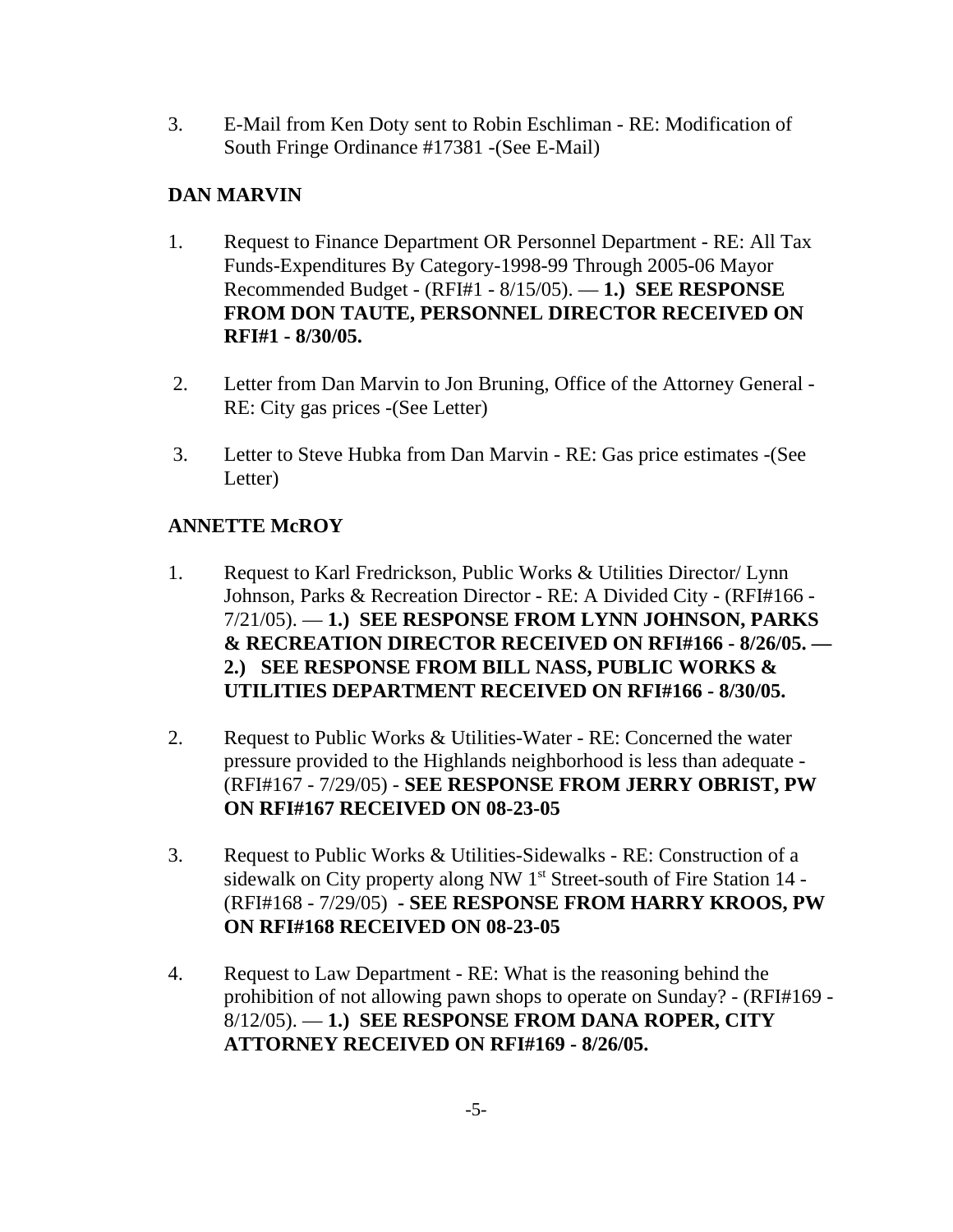#### **PATTE NEWMAN**

- 1. Request to Karl Fredrickson, Public Works & Utilities Director/Police Chief Tom Casady - RE: Please provide the crash data for the intersection of 44th & Cleveland - (RFI#36 - 7/25/05) — **1.) SEE RESPONSE FROM POLICE CHIEF TOM CASADY RECEIVED ON RFI#36 - 7/25/05. SEE RESPONSE FROM SCOTT OPFER, PUBLIC WORKS ON RFI#36** - **RECEIVED 7/28/05**
- \*\*2. E-Mail from Dale & Marylyn Rowe sent to Patte Newman- RE: 2 Wal-Mart's in Lincoln is enough!! -(See E-Mail)
- \*\*3. E-Mail from Dianne Epp sent to Patte Newman RE: Wal-Mart -(See E-Mail)
- \*\*4. E-Mail from Kathy Stemper sent to Patte Newman RE: Wal-Mart -(See E-Mail)
- \*\*5. E-Mail from Vicki Melton sent to Patte Newman RE: Please vote NO Wal-Mart - (See E-Mail)
	- 6. E-Mail from Dennis Christensen sent to Patte Newman RE: Wal-Mart at  $84<sup>th</sup>$  & Adams - (See E-Mail)
	- 7. E-Mail from Erin Krause sent to Patte Newman RE: City planning -(See E-Mail)
	- 8. E-Mail from Roger Schuler sent to Patte Newman RE: Wal-Mart (See E-Mail)
	- 9. E-Mail from Sue & Rick Waldren sent to Patte Newman RE: Wal-Mart Proposal -(See E-Mail)

### **V. MISCELLANEOUS**

- \*1. Letter from Christine Osborn RE: This letter, too, is a simple form of democracy -(See Letter)
- \*2. Letter from Emmy Thomas RE: Limousine Service market in Lincoln. (See Letter)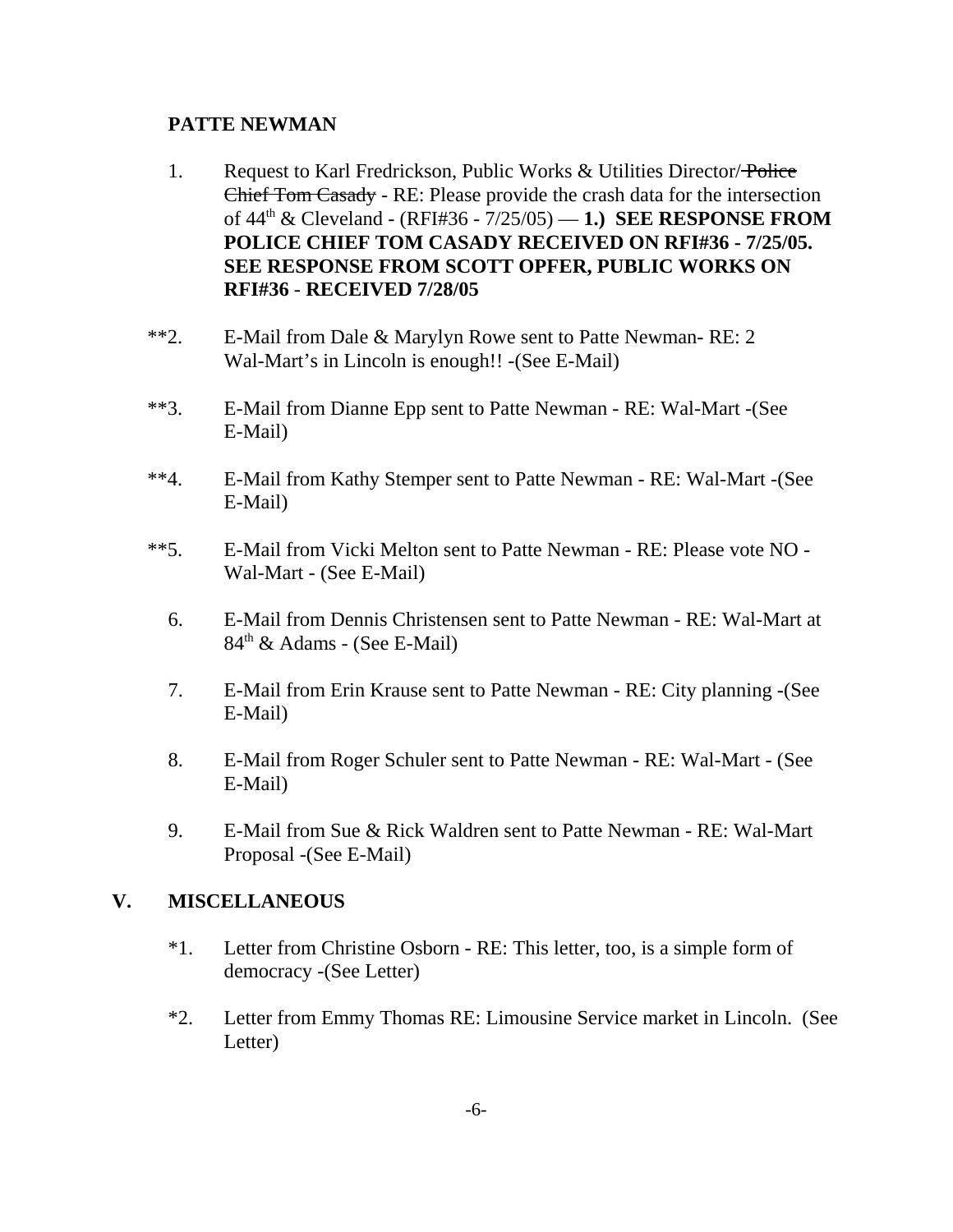- \*3. Two Letters (06-03-05 and 08-22-05) from Vicki Hopkins RE: Opposition to proposed townhouse development in Pine Lake Heights South 7<sup>th</sup> Addition (north of Grainger/south of Diablo Drive/west of  $40<sup>th</sup>$  Street) (See Letters) - Material also received in Council File Folder Materials in 08-25- 05 Packet).
- \*2. Letter from Harvey Perlman to Donald W. Linscott RE: Biotechnology Industry Suggestions (See Letter)
- \*3. Letter from Beatty Brasch, Director of Center for People in Need, RE: Thanks for the Support of "Ride for Five" StarTran program. (See Letter)
- \*4. Letter from Big Red Companies RE: Opposing Harris Overpass closure during bridge construction. (See Letter)
- \*5. Letter from Mel Bargas RE: Bill No. 05-129 allowing construction of a west leg to the South  $56<sup>th</sup>$  & Shadow Pines Drive Intersection which will connect South 56<sup>th</sup> Street to Stephanie Lane. (See Letter)
- \*6. Letter from Lynn and Doris Morrison RE: Concerns & options/alternatives to the Shadow Pines Extension - Widening of 56<sup>th</sup> Street. (See Letter)
- \*7 Letter from Kenneth Sherwood RE: County-wide wheel tax
- \*8. Letter from Russell J. Wren RE: Opposing the Townhouse Development at Pine Lake Heights South  $7<sup>th</sup>$  Addition (Use Permit #05005)
- \*\*9. E-Mail from Karen Wolf RE: Recycling items -(See E-Mail)
- \*\*10. E-Mail & Pictures from Donald Hamann RE: Pioneer Blvd.-(See Material)
- \*\*11. Letter from John J. Lombardi, Council President; David Segal, Minority Leader; Miguel C. Luna, Councilman Ward 9; The City Council-City Hall-Providence, R.I. - RE: On behalf of the City Council of Providence, Rhode Island, we write to you to inform you of a recent initiative our city adopted that will promote the use of clean, renewable energy and to urge the City of Lincoln to consider doing the same. -(See Letter)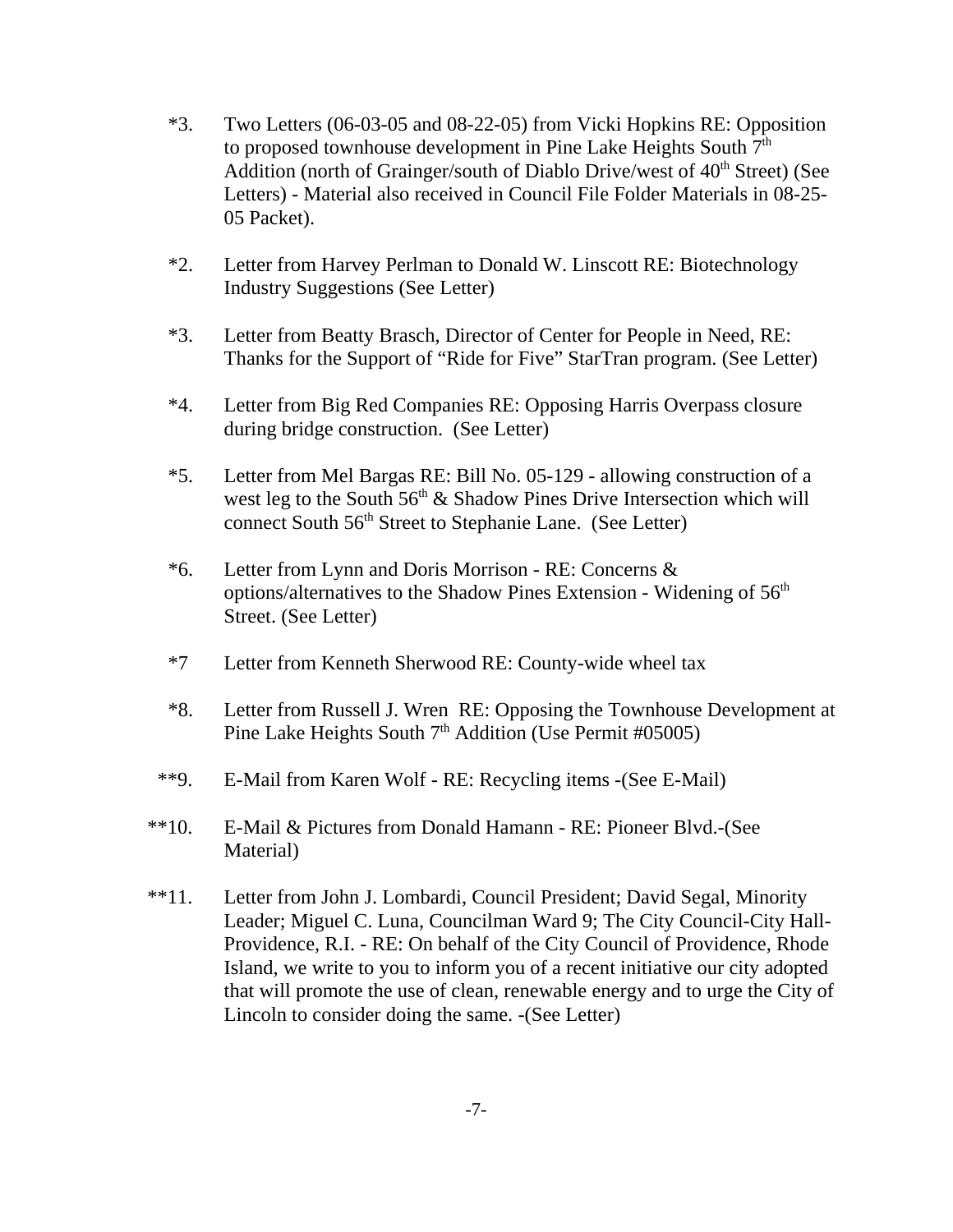- \*\*12. Letter from Ron Davis RE: Working In a More Prudent Manner -(See Letter)
- \*\*13. E-Mail from Joyce Jaixen RE: Annexation #05013 & Change of Zone #5054 - (See E-Mail)
- \*\*14. E-Mail from Ranae Richmond RE: Everett School bus boundary -(See E-Mail)
- \*\*15. E-Mail from Sandy Wagner RE: Supports the building of a Wal-Mart in the Northeast area of Lincoln -(See E-Mail)
- \*\*16. E-Mail from Larry Elias RE: Say NO to Wal-Mart -(See E-Mail)
	- 17. E-Mail from Sue Cover RE: Wal-Mart -(See E-Mail)
	- 18. Letter from Craig Bauer, Craig Bauer Construction Company RE: A New Attitude-developments - (See Letter)
	- 19. E-Mail from Jon Weirman RE: Concerned about the economic development of this City - (See E-Mail)
	- 20. E-Mail from Mark Hesser RE: LES Audit -(See E-Mail)
	- 21. E-Mail from Sue Sallinger RE: Wal-Mart -84<sup>th</sup> & Adams -(See E-Mail)
	- 22. Letter RE: Wal-Mart -(See Letter)

#### **VI. ADJOURNMENT**

### **\*HELD OVER FROM AUGUST 29, 2005. \*\*HELD OVER FROM SEPTEMBER 5, 2005.**

da091205/jvr/tjg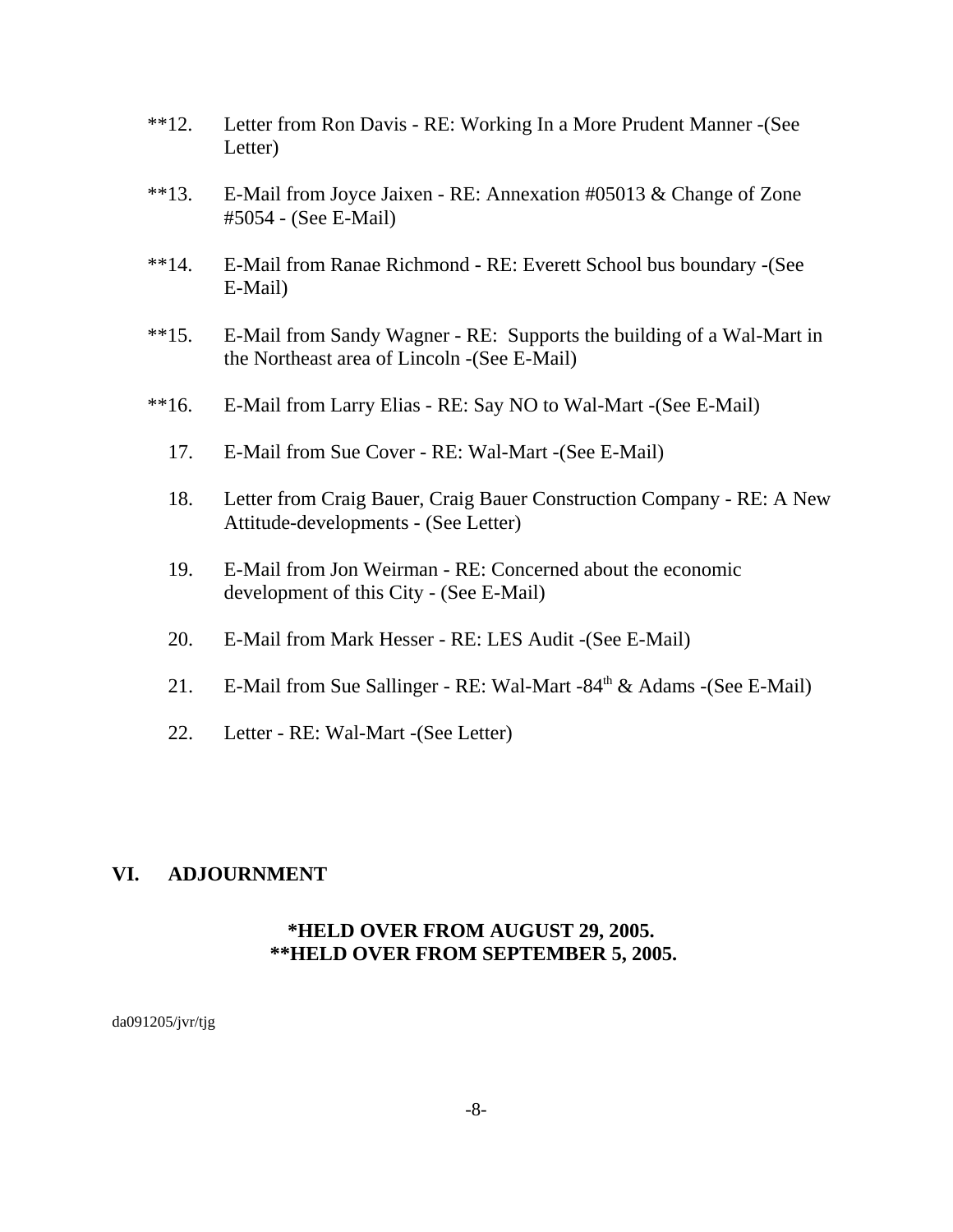#### **DIRECTORS' MEETING MINUTES MONDAY, SEPTEMBER 12, 2005 CONFERENCE ROOM 113**

**Council Members Present:** Ken Svoboda, Chair; Patte Newman, Vice-Chair; Jonathan Cook (arrived late), Jon Camp, Robin Eschliman, Dan Marvin.

#### **Council Member Absent:** Annette McRoy

**Others Present:** Mayor Coleen Seng, Mark Bowen, Ann Harrell, Darl Naumann, Lin Quenzer, Mayor's Office; City Clerk, Joan Ross; Dana Roper, City Attorney; Directors and Department Heads; Tammy Grammer, City Council Staff and Deena Winter, Lincoln Journal Star Representative.

#### **I. MAYOR**

Mayor Coleen Seng stated she went over to Lincoln Area Retired Teachers Association this morning which they do yearly. They have a very large membership but only 57 of their members attended. They had so much they had to make two checks out, one check for \$35,567 & second one for \$59,736, now if they were being paid that's the amount of service they have been given. The \$35,000 is for contribution to youth in Lincoln and the other is in a number of other ways, so we're very proud of their volunteer service in this community.

They are still waiting to hear on the evacuees, she thinks Rick (Hoppe) went out there at 10:00 a.m. this morning and she doesn't believe he is back yet. They were going to make a decision about what they're doing in regards to the cots at St. Mark's Church which they have been so very generous. They've probably heard there were two planes that did come into Eppley Airport, one in the evening and one early morning with evacuees. Those folks are being settled and they are waiting to hear if any will arrive in Lincoln.

[Mark Bowen handed out a memo to Council.] Mayor Seng stated the memo is regarding Conserve Gasoline and she also sent a letter to Attorney General Jon Bruning in regards to the price of gasoline in the Lincoln area. They've had so many phone calls about it and they finally felt it was necessary to at least send a letter and they are just thrilled that the price has gone down. She doesn't think it had anything to do with the letters, but none the less they do have a little bit lower gas at this point. The conservation memo that was passed out to them is really for Directors to begin to see how they might do some conservation efforts and Steve Hubka will go over the material with them. Steve Hubka went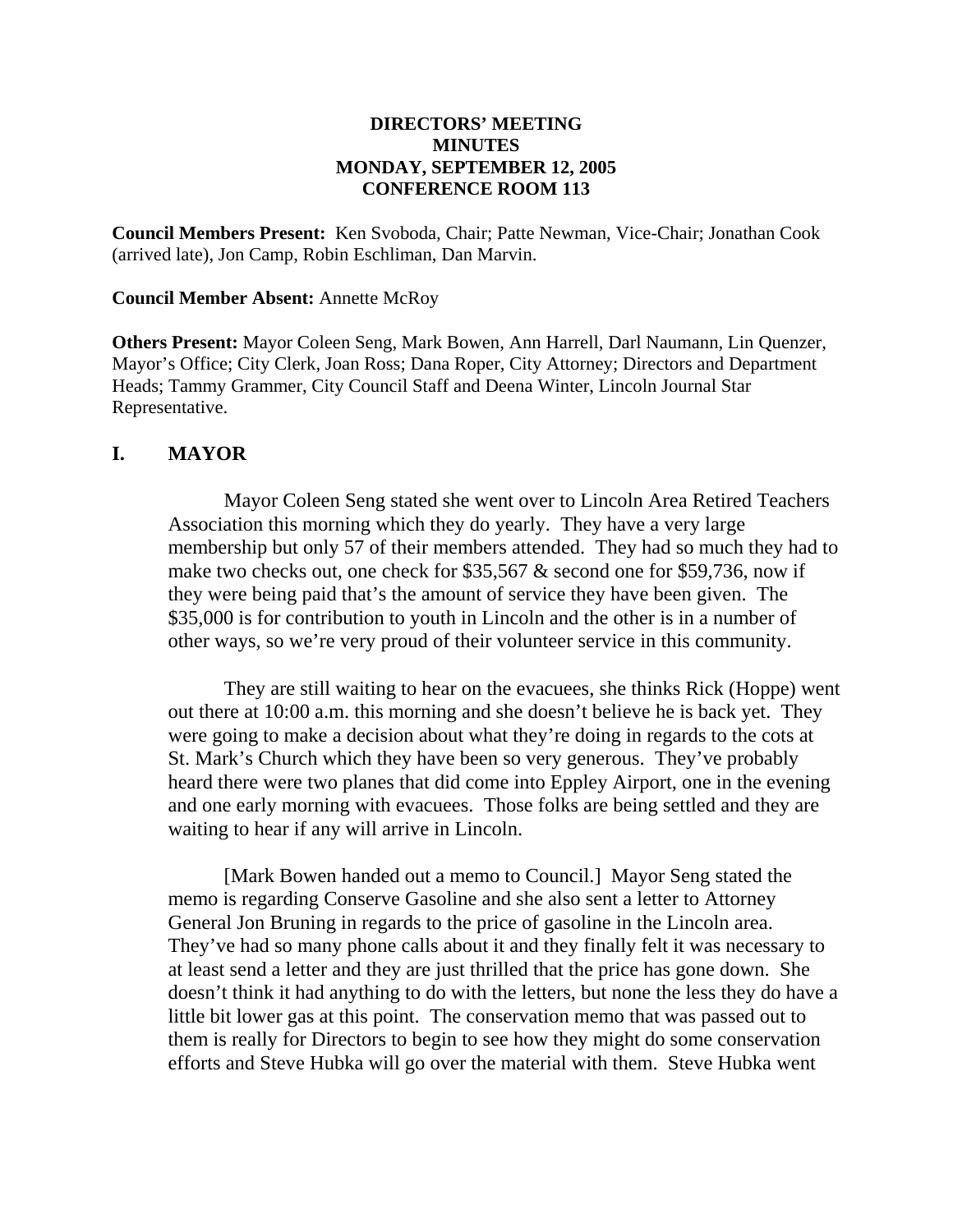over the memo with Council. Mr. Hubka stated some of the options they have presented to Directors which are down in the lower left hand corner of the sheet. Conservation is not going to do it alone, so it is going to take some other actions and they have asked Directors to give their feed back to them by the end of the day on what they would like to do for their own department as well as what they think would be best. So, they're waiting for feed back from them and then they will be coming up with a little more of a concrete plan in the next few days. [See Attachment]

She wants everyone to understand what a diverse community they live in today which they keep talking about. On her schedule for the weekend she had the Danish Sisterhood Organization of 100<sup>th</sup> years which started in 1905; Greek Festival; Lincoln Symphony Orchestra, Czech Festival; they had New Zealand visitors through Friendship Force. It's amazing to see what's happening in this community.

[Mayor Seng held up a mailing she received at home.] She has a statement in regards to this direct mailing that she assumes all of them might have received at home and there was also an automatize phone message. It is an attempt to effect the outcome of some local planning decisions. They don't know where it came from and they've had a lot of phone calls in the Mayor's Office about it. She was distressed about it because they have come through a political election season where they had anonymous mailings. This piece does not say who paid for it or who's making the argument against the Theater Policy that's what this was attempting to do. The anonymous automated phone calls were equally disturbing to people some Lincoln residents have called the office to ask whose behind these calls some thought the City. Some of them complained to the State Attorney General's Office because they received these calls despite having added their home number to the do not call list. So, she thought this morning that she really needed to clarify the current policy. The policy does not prohibit movie theaters outside of downtown, what it does do is allow up to six theaters which this helps the community in two ways. First, the policy insures a very strong vibrant downtown and as elected officials from this community they need to make sure that they maintain downtown as Lincoln's primary entertainment district because a vibrant downtown is so important to a healthy city. Secondly, the policy prevents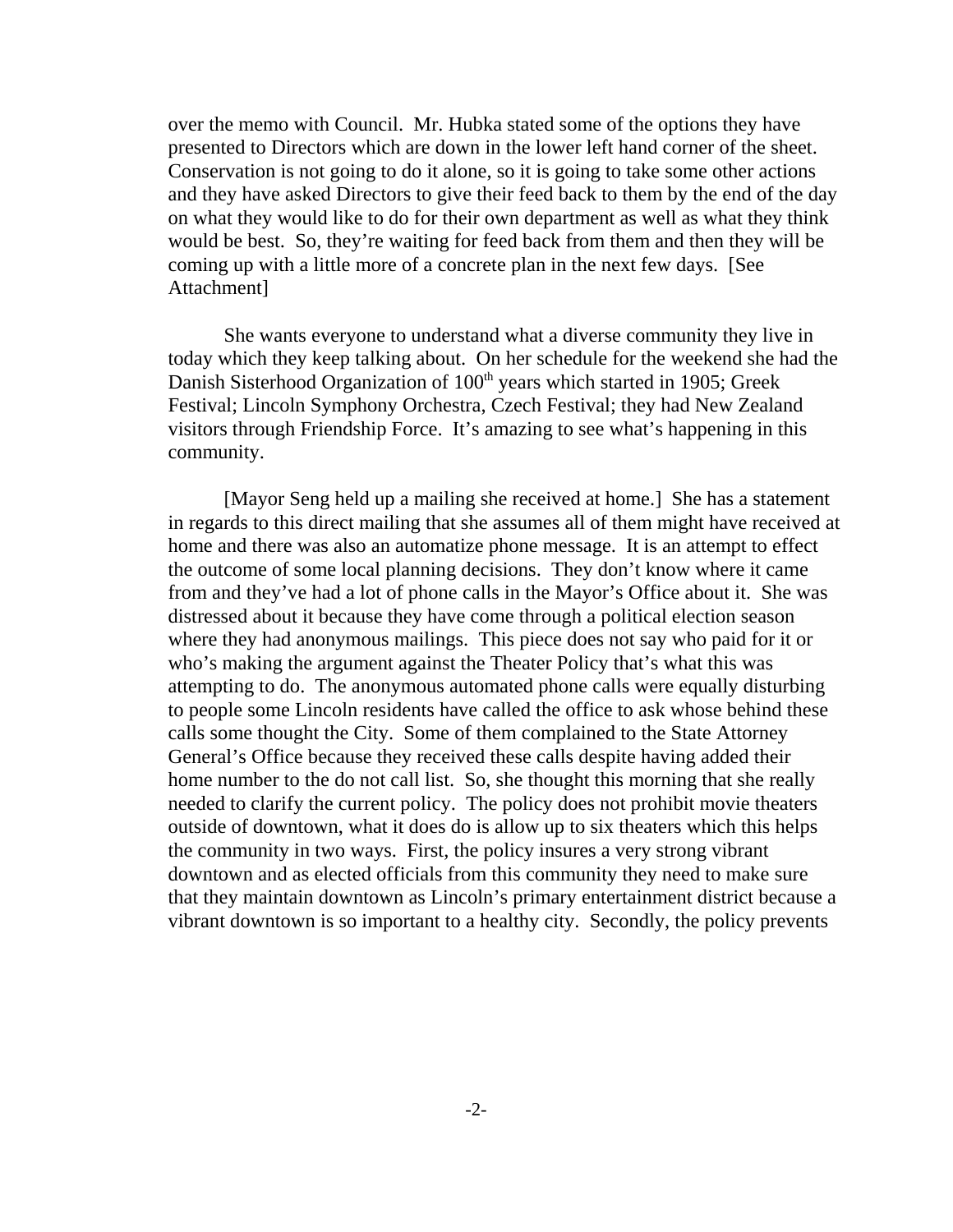the blight that other communities have suffered when they found out that they can't support more than one Mega Theater. Anonymous mailings and unsolicited phone calls usually do not provide balanced information, so she encourage anyone who receives these mailings and phone calls to try to look for the rest of the story and for those of us that are in office she thinks they have to tell the rest of the story.

She wanted to tell Council about complaints the Planning Department has been receiving from California residents about phone calls urging people to support a third Wal-Mart in Lincoln and Marvin (Krout) will also talk about it. This morning a Wal-Mart representative told Planning Department that the calls came from a machine that had been programmed to contact Lincoln residents who had signed a petition supporting Wal-Mart. The calls went out last month in anticipation of the August  $31<sup>st</sup>$  Planning Commission Meeting. Evidently the machine later was put to use calling people in California about some other issue, however the machine was not reprogrammed properly so those California residents were hearing about a possible Wal-Mart in Lincoln, Nebraska. She thinks the problem has been resolved but not before our Planning Department received more than 200 calls from California.

Marvin Krout stated everyone from California called to say why I'm I getting these calls and I hate Wal-Mart even though this has nothing to do with me and a couple people said I lived in Lincoln 20 years so they thought that they had a claim to say something about it. He thinks there is going to be a local press story about it because they contacted them and there was already an article in one of the California's newspaper about it. They originally thought the calls were being put out by Wal-Mart and they got the area code wrong, but when all the calls started coming in negatively they starting thinking oh no this is maybe a prank. But, it was really effecting their office and then they just found out this morning as the Mayor told them that it was just an accident the company just did not get the right information. This was a credit company that was soliciting ads in California and some how they got Wal-Mart messages instead. It took a lot of their time last week explaining to people how this did not make any sense to them either.

Nicole Fleck-Tooze stated she wanted to give Council a heads up that they expect probably in the October time frame for several Resolutions to be before them for adoptive a recognition of better floodplain information. They've got floodplain mapping updates for [inaudible], Beal Slough and Southeast Upper Salt Creek and will before Council at the same time. There will also be something before the County Commissioners at the end of this month that relates to the use of this information and the existing urban area. They are planning to brief Council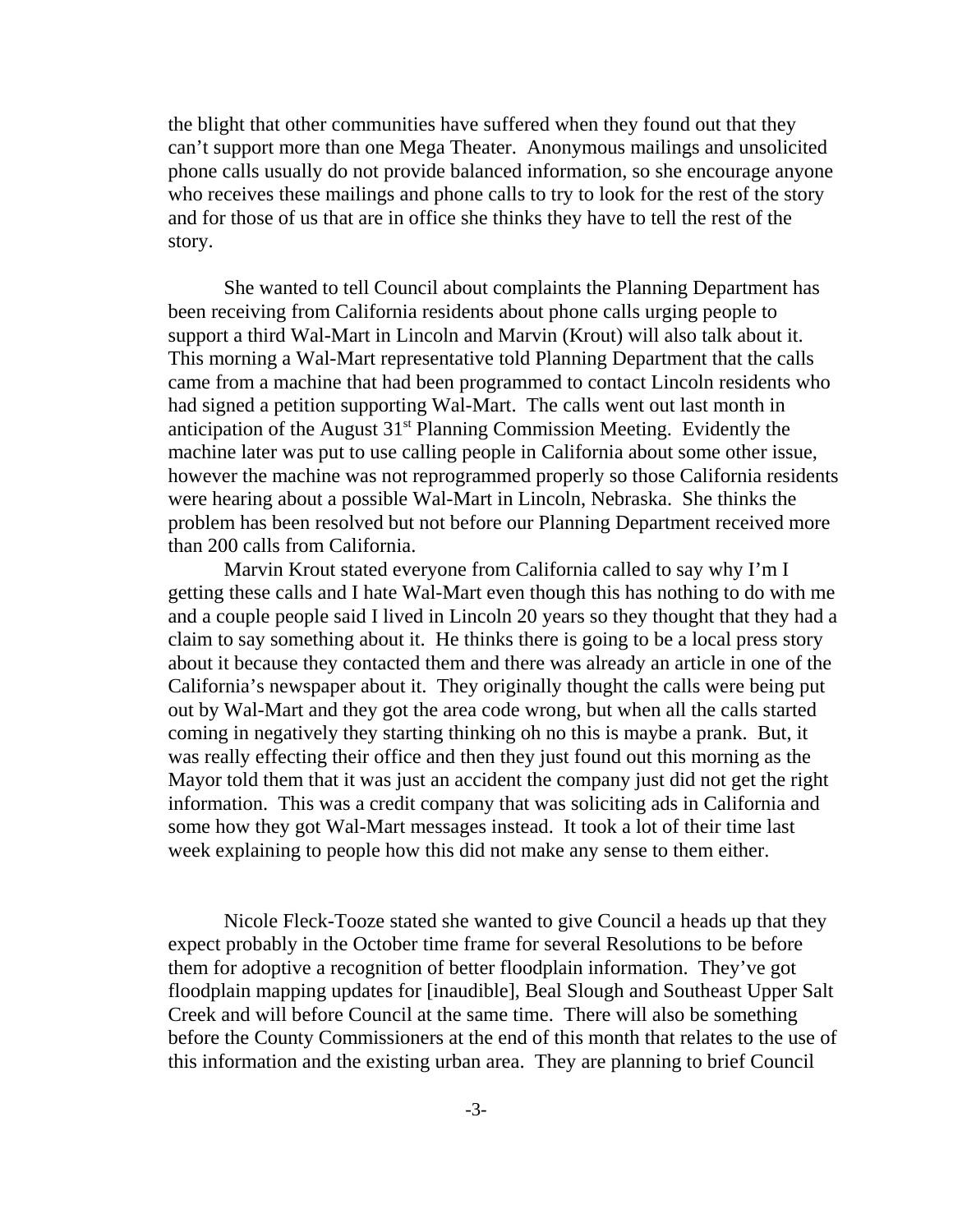before they come before them but they might get some calls because they have been having some meetings with residents. So, if Council gets calls and they need some information please let her know.

- \*1. NEWS RELEASE RE: City Prepares for State Fair and Husker Fans. NO COMMENTS
- \*2. NEWS RELEASERE: Safe Walk and Safe Ride to School Set for Thursday. — NO COMMENTS
- 3. NEWS RELEASE RE: "Future Service Limits" To Be Reviewed At Planning Commission Open House. — NO COMMENTS
- 4. NEWS RELEASE RE: Mayor Encourages Support For Hurricane Relief Effort. — NO COMMENTS
- 5. NEWS ADVISORY RE: Mayor Coleen Seng will have a news conference at 2:00 p.m., Friday, September 2nd in the Mayor's Conference Room - The Mayor will be joined by various City government and community leaders to discuss the Hurricane Katrina relief effort and how the City of Lincoln will be involved -(See Advisory). — NO COMMENTS
- 6. NEWS RELEASE RE: Statement From Mayor Coleen J. Seng On Lincoln's Role In The Hurricane Katrina Relief Effort -September 2, 2005. — NO COMMENTS
- 7. NEWS ADVISORY RE: Mayor Seng's Public Schedule -Week of September 3 through 9, 2005-Schedule subject to change -(See Advisory). — NO COMMENTS
- 8. NEWS RELEASE RE: City On "Standby" Status For Hurricane Evacuees. — NO COMMENTS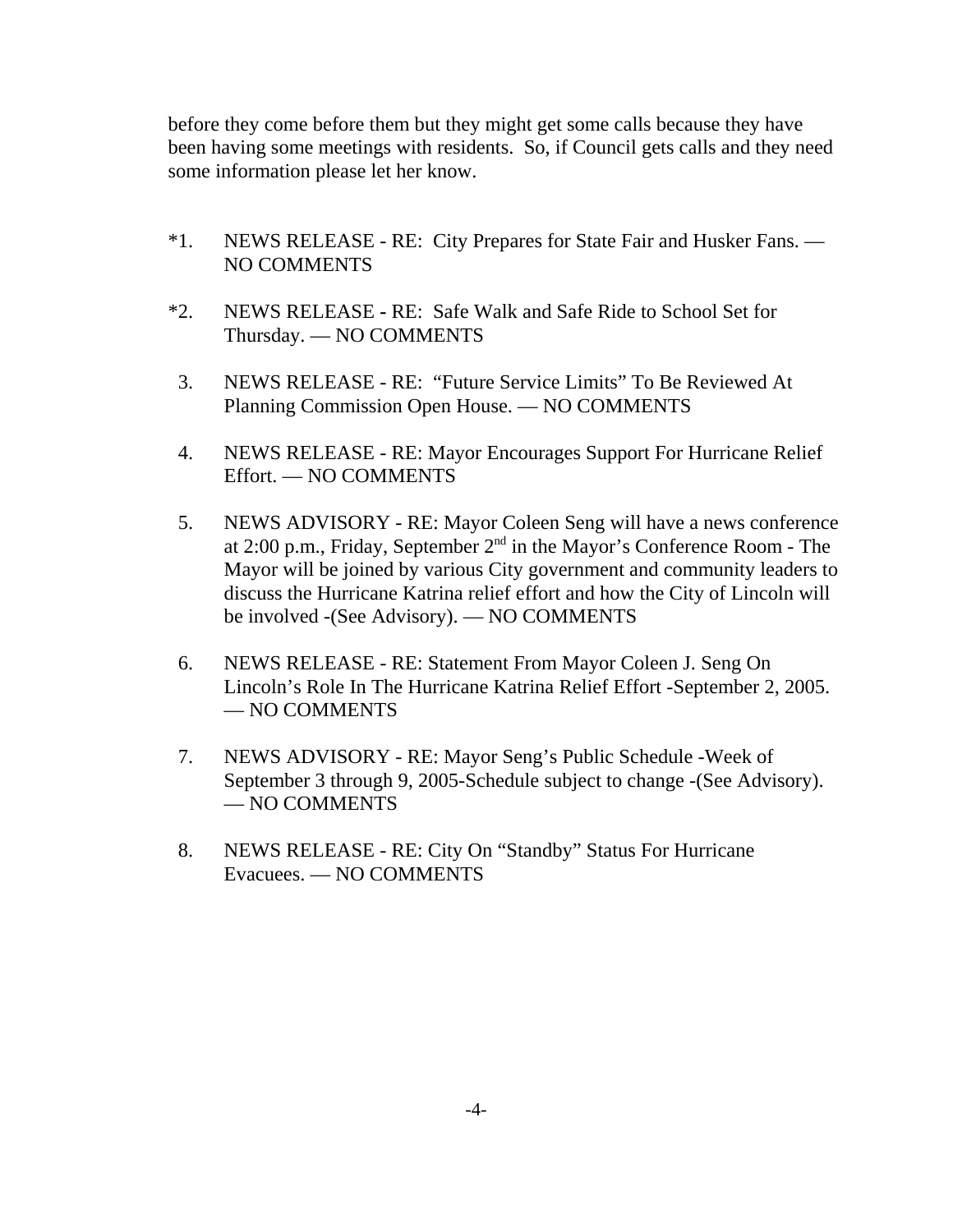#### **II. DIRECTORS**

#### **FINANCE**

- \*1. Monthly City Cash Report and Pledged Collateral Statement for July, 2005. — NO COMMENTS
- \*\*2. Reports from Don Herz RE: EMS fund through 7/31/05. NO COMMENTS

#### **FINANCE-BUDGET**

\*1. Four Sales Tax Reports Reflecting Final Collections for 2004-05 Fiscal Year. — NO COMMENTS

### **PARKS**

\*1. Memo to Robin Eschliman - RE: Park Teen Center. — NO COMMENTS

### **PLANNING**

- \*1. Annexation by Ordinance-Ordinance #18579. NO COMMENTS
- \*2. Marvin Krout's response to the Gibsons RE: Letter to Jon Camp on Madonna Rehabilitation Hospital. — NO COMMENTS
- \*\*3. Memo & Material from Stephen Henrichsen RE: Findings on Future Service Limit Scenarios. — NO COMMENTS

### **PLANNING COMMISSION FINAL ACTION .....**

- \*1. Special Permit #1689A (Mulligan's Grill and Pub, 5500 Old Cheney Road) Resolution No. PC-00944. — NO COMMENTS
- \*\*2. Preliminary Plat #05003-Highland View Addition (West of NW 12<sup>th</sup> Street between Hwy 34 (Purple Heart Highway) and W. Alvo Road - Resolution # PC-00945. — NO COMMENTS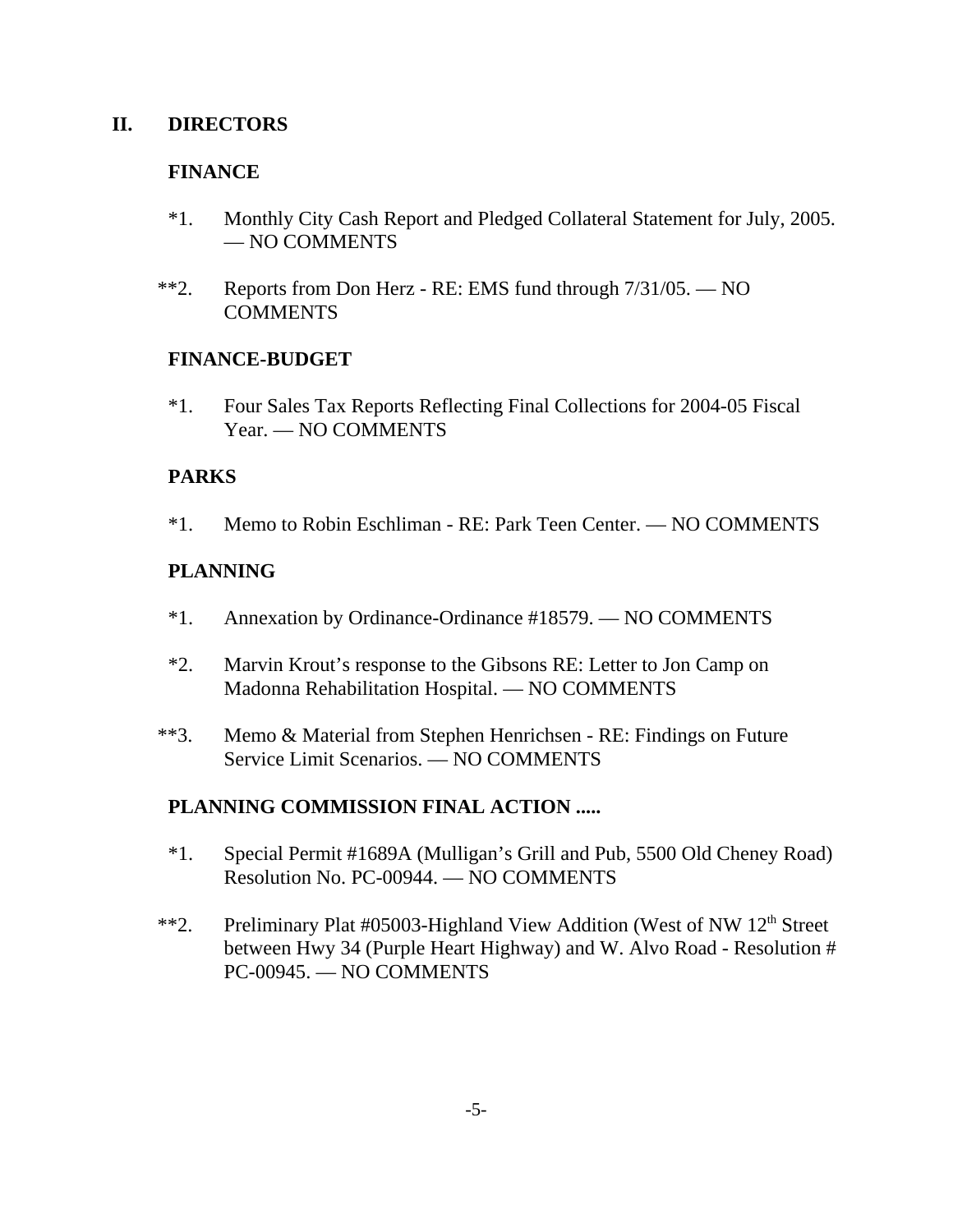- 3. Pre-Existing Special Permit #23F (Expand boundaries for additional offstreet parking - Nebraska Wesleyan) Resolution # PC-00946. — NO **COMMENTS**
- 4. Pre-Existing Special Permit #33A (Expansion of on-premise alcohol sales at Luckies Lounge, 1101 W. Bond St.) Resolution # PC-00947. — NO COMMENTS
- 5. Special Permit #05042 (Expand nonstandard single family dwelling into required front yard at North 67<sup>th</sup> Street and Morrill Avenue) Resolution # PC-00948. — NO COMMENTS
- 6. Special Permit #05041, Cardwell Reserve Community Unit Plan (East of  $SW 12<sup>th</sup>$  Street and W. Denton Road) Resolution # PC-00949. — NO **COMMENTS**

#### **PUBLIC WORKS & UTILITIES**

- \*1. Letter from Thomas Schafer to Mr. Hurd RE:  $56<sup>th</sup>$  & Shadow Pines. NO COMMENTS
- \*2. NEWS ADVISORYRE: North 56th Street & Arbor Road Water Main. NO COMMENTS
- \*3. NEWS ADVISORY RE: Paving Unit #139 Benton Street Paving Project #565139. — NO COMMENTS
- \*\*4. E-Mail Response from Thomas Shafer to Jon Camp & Tom Malmstrom RE: Barricades. — NO COMMENTS
- \*\*5. Material RE: Council Item #05-130 Pioneers Blvd. NO COMMENTS
- \*\*6. Material RE: Council Item  $#05-129$  South  $56<sup>th</sup>$  Street. NO **COMMENTS** 
	- 7. Letter from Doug Schwartz to Rene and Karen Solc RE: L-1019.9 Beaver Creek Lane between Old Creek Rd and Elk Ridge Rd. — NO COMMENTS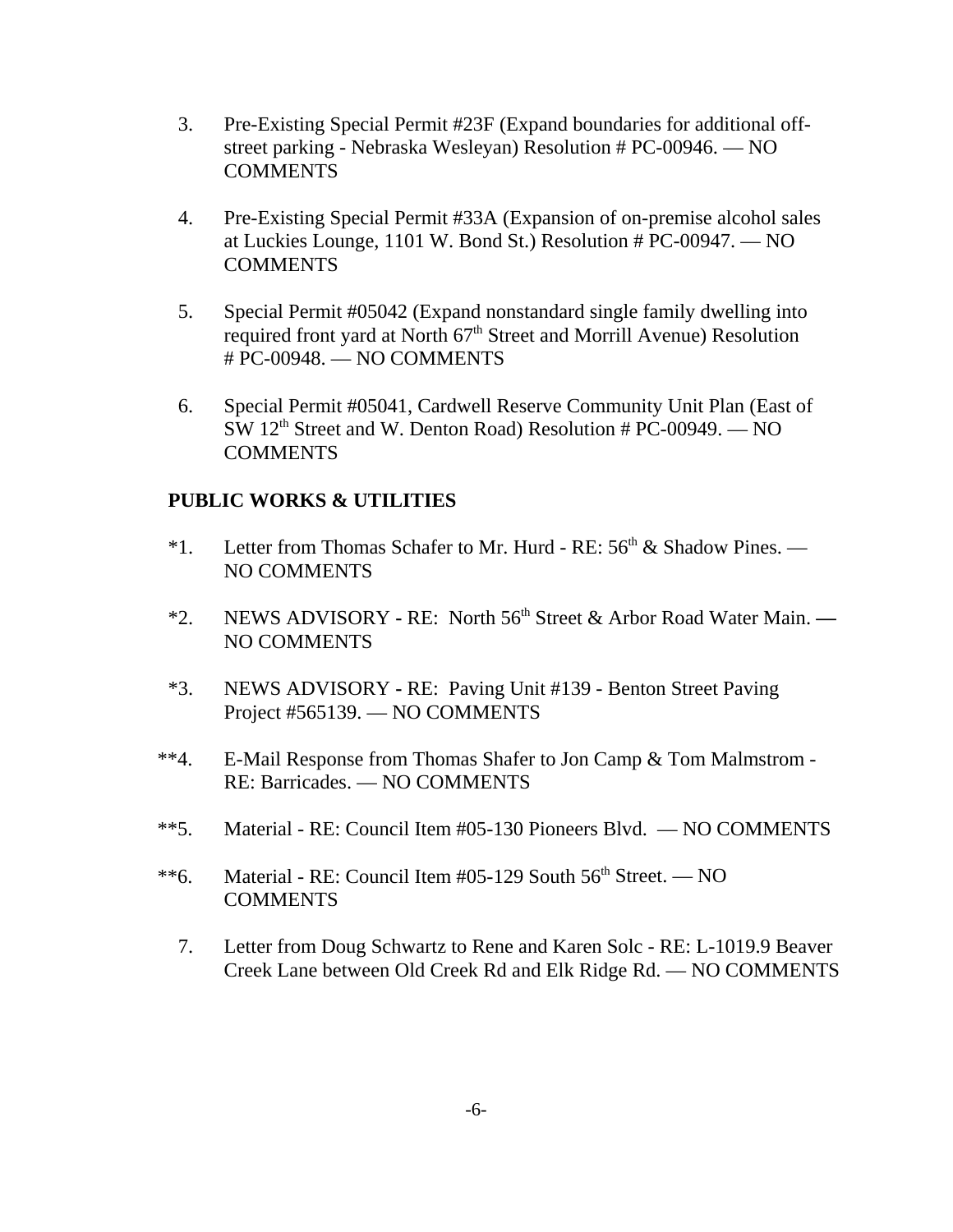#### **WEED CONTROL AUTHORITY**

1. Combined Weed Program -City of Lincoln - August 2005 Monthly Report. — NO COMMENTS

#### **WOMEN'S COMMISSION**

- \*1. NEWS RELEASE RE: Women's Commission Elects New Officers For 2005-2006. — NO COMMENTS
- \*2. NEWS RELEASE **-** RE: Nominations Open for Awards Program. NO COMMENTS
- 3. Report from Bonnie Coffey RE: Lincoln-Lancaster Women's Commission Director's Report - August 2005 - (See Report). — NO COMMENTS

#### **III. CITY CLERK**

City Clerk Joan Ross stated on their Agenda today regarding Item 1, she finally called the applicant they're closed, she's withdrawing, they just didn't get notice from the Commission. So, she will bring that up today. *[Application of 8th Street Ironworks, Inc. dba Eighth Street Ironworks to expand its licensed premise by the addition of an outside area measuring approximately 9 feet by 60 feet to the south at 301 N. 8th Street.]* 

Items 5 & 6 will be called together. *[05-129, Amending Ordinance No. 17381 to allow preparation of detailed plans and specifications for a median along South 56th Street between Madalyn Road and Old Cheney Road as well as to allow preparation of detailed plans and specifications and construction of a west leg to the South 56th and Shadow Pines Drive intersection which will connect South 56th Street to Stephanie Lane.]* 

For Item 8, they have a request for 2nd & 3rd Reading today. *[05-135, Authorizing the issuance of not to exceed \$150,000,000 City of Lincoln, Nebraska, Lincoln Electric System Revenue Bonds.]*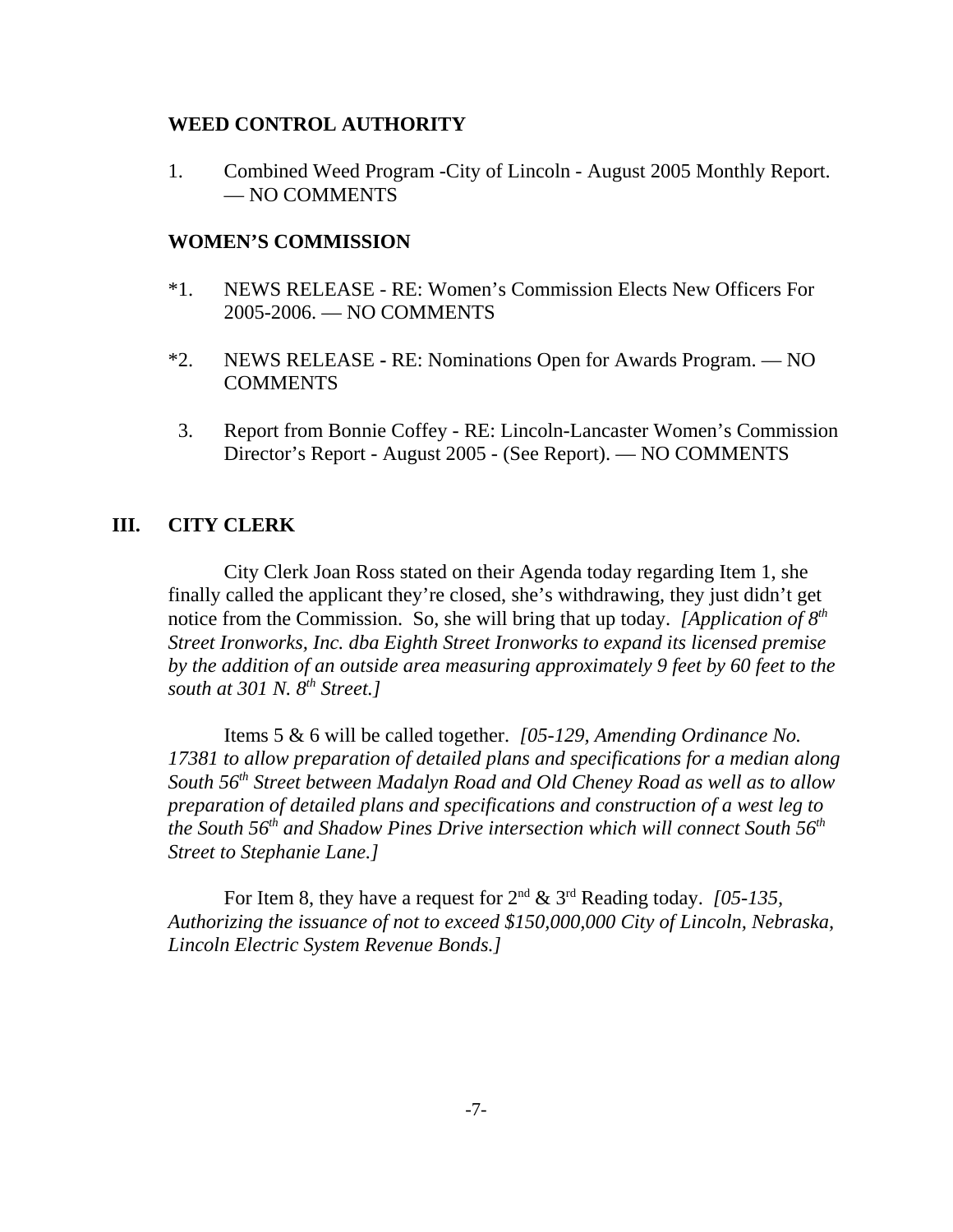Items 9, 10, 11, & 12, she received an e-mail from Brian Carstens, they have been working with Peter Katt and the Neighborhood Association. They would like to continue public hearing for one week on these items to September  $19<sup>th</sup>$  partly because Annette (McRoy) has been involved and since she is not here today they would like to continue the public hearing. Mr. Svoboda commented so they're not just postponing the issues from today to next week they're extending the public hearing to next week as well. City Clerk Joan Ross replied they have it up for public hearing today so if anyone comes they have a right to speak. City Clerk Joan Ross indicated she will talk to Brian Carstens about also with action next week on these items. *[See Formal Council Agenda of September 12<sup>th</sup> for descriptions of these items.]* 

Items 13 & 14, will be called together. *[05-132, Approving a Sublease Agreement between the City of Lincoln and the Nebraska Building Division on behalf of Vocational Rehabilitation, Department of Education, for providing job training and employment services under the Workforce Investment Act.; and 05- 133, Approving a Sublease Agreement between the City of Lincoln and the Nebraska Building Division on behalf of Nebraska Workforce Development, Department of Labor, for providing job training and employment services under the Workforce Investment Act.]* 

For Item 36, she received a request from Brian Carstens, Realty Trust Group that they would like to delay the vote one week. *[05-128, Change of Zone 05004 - Application of Realty Trust Group, Inc. for a change of zone from AG Agricultural District to R-3 Residential District on property generally located at South 84th Street and Old Cheney Road; designating said property as a Planned Unit Development; and for approval of a development plan for 28 multi-family units and 22,000 square feet of commercial/retail floor area in the underlying R-3 Residential District with requested waivers of the required preliminary plat process and modifications to the Zoning Ordinance and Land Subdivision Ordinance.]* 

\*1. Letter from City Clerks Office **-** RE: Written to Linda Weaver Beacham by Doug Lienemann of Haymarket Development Corporation - RE: Adopting the unphased construction approach for rebuilding the overpass. — NO COMMENTS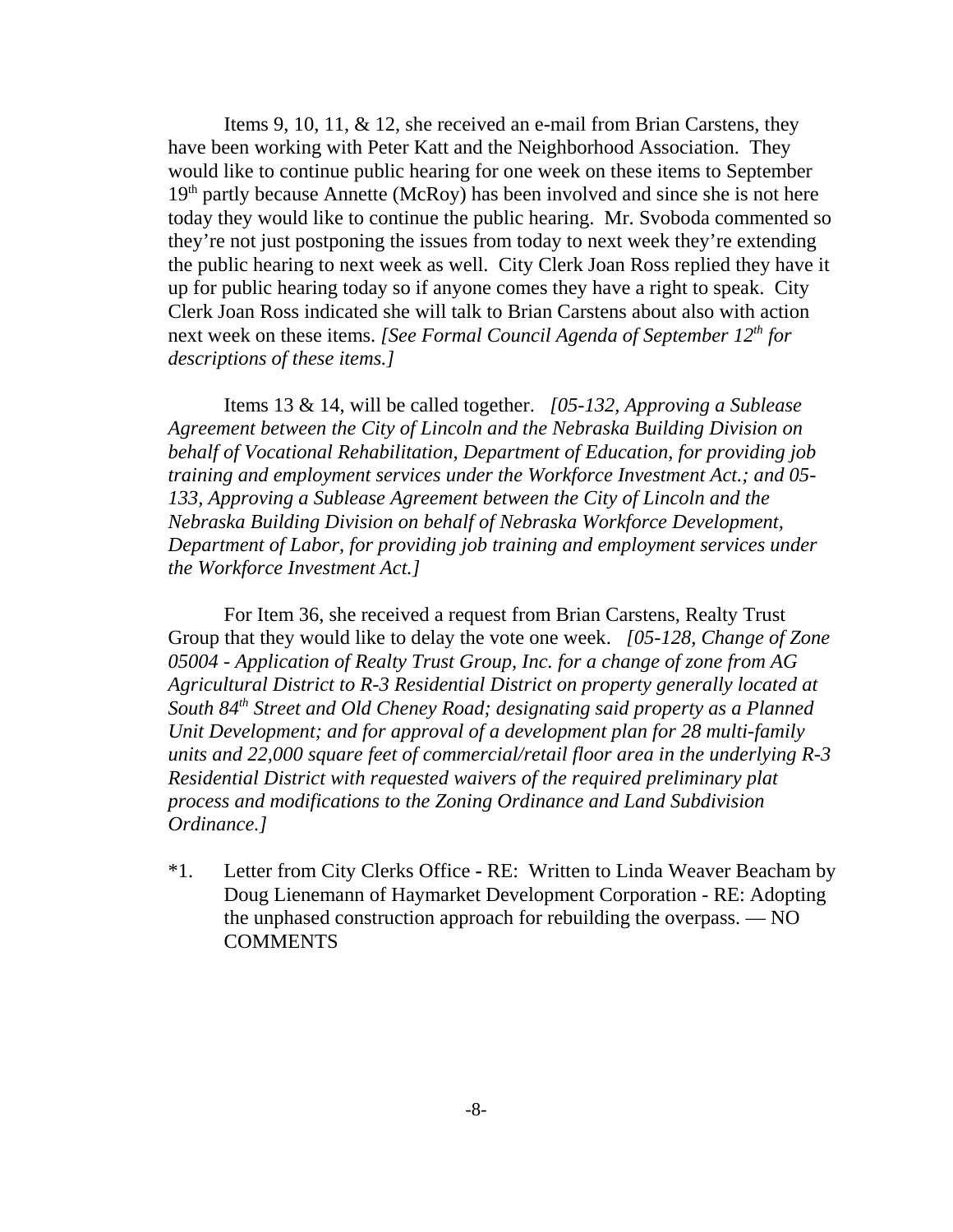#### **IV. COUNCIL**

#### **A. COUNCIL REQUESTS/CORRESPONDENCE**

#### **JON CAMP**

Mr. Camp commented would it be in order for Darl (Naumann) to give them a brief update about the new market tax credit. Darl Naumann stated on Friday they discovered checking the maps that  $48<sup>th</sup>$  & "O" Street did not qualify for the market tax credits. So, they are back on the drawing board and looking for other sources.

- **\*\***1. E-Mail from Darrell & Bec Wubbels sent to Jon Camp RE: Outlet. NO COMMENTS - [Note: This item will be removed from the Directors' Agenda.]
- \*\*2. E-Mail sent to Jon Camp RE: Something that may get help the homeless of Lincoln raise some income. — NO COMMENTS - [Note: This item will be removed from the Directors' Agenda.]

#### **JONATHAN COOK**

Mr. Cook stated Terry Schaaf sent a letter to him and Jon (Camp) regarding the City Parks & Recreation Task Force, he is interested in being on it. Mr. Cook commented he just thought he would pass this letter on.

Mr. Cook asked if there is any update on the wall that's falling down at 1920 "F" Street? There was an article in the newspaper and he received a detailed call about it and pictures. Nicole Fleck-Tooze responded she doesn't know, but she can check on it and get him the information. Lin Quenzer stated Public Works and the City Attorney's Office is working on it. Mr. Cook commented so they're trying to figure out if they have any responsibility. Ms. Quenzer replied yes. Mr. Cook commented okay, so when ever the Law Department gets an answer he would like to know what's determined because he needs to get back with a constituent.

Mr. Cook asked when is the public hearing on  $84<sup>th</sup>$  & Adams scheduled now? Marvin Krout responded it has not been scheduled yet.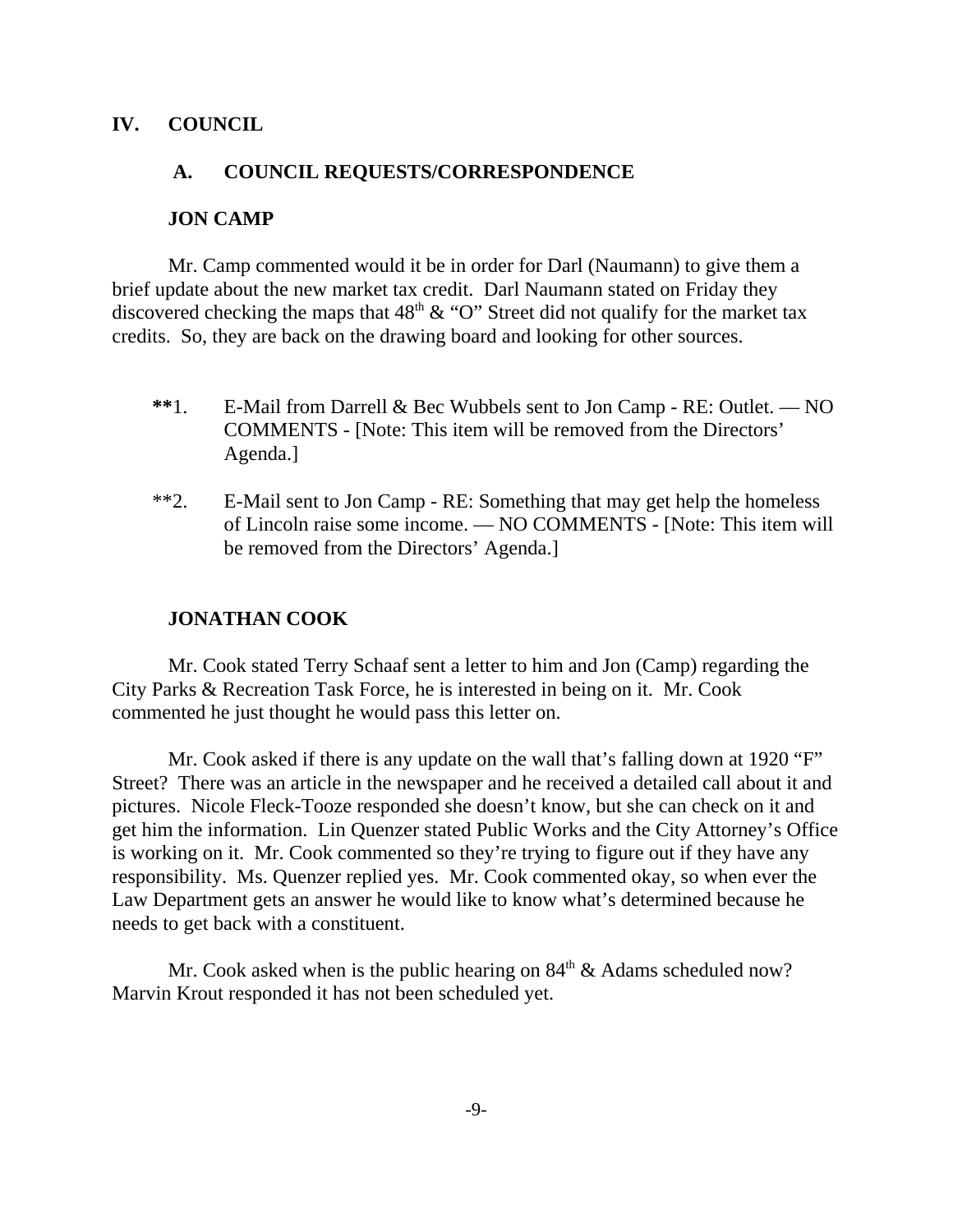Regarding the BryanLGH deal, when they approved the expansion of the west campus there was a requirement that they provide a certain amount of money for street improvements to be made which were made prior to December 31, 2003. He had asked Dana Roper this question, but he has not gotten all the information back about it. What he doesn't no is if BryanLGH actually provided the money and if they actually spent the money when they did their street improvements or if they some how forgot. He would like to know whether or not they collected what was in the agreement. Dana Roper commented his understanding the money was not spent, the Public Works Department would have to tell him about that and if they collected the money up front. Mr. Cook questioned why wouldn't they have spent it, he thinks this was Jon's (Camp) amendment that they collected a certain amount to be spent within so many feet of their campus which could have included some street work that was done say at  $16<sup>th</sup>$  & South Street. This seems like a shame if they collected, did they give it back if they didn't spend it and asked if someone could find that information out for him. Ms. Tooze stated she will visit with Dana (Roper) and get something back to him.

- 1. Request to Public Works & Utilities Department/ Weed Control Authority -RE: Overgrown weeds SW 25th & W Plum - (RFI#126 - 8/12/05). — **1.) SEE RESPONSE FROM RUSS SHULTZ, WEED CONTROL AUTHORITY RECEIVED ON RFI#126 - 8/15/05. —** NO COMMENTS
- 2. Request to Public Works & Utilities Department RE: The speed limit on West "A" Street - (RFI#127 - 8/30/05). — NO COMMENTS

## **COUNCIL - RFI'S**

1. Council RFI#5 - Council RFI Request to Health and Public Works RE:  $4<sup>th</sup>$ Street Dust Problem concerns from Danny Walker (RFI#5 Sent 08-23-05 - Request from Chair). — **1.) SEE RESPONSE LETTER FROM BRUCE DART, HEALTH DIRECTOR TO DANNY WALKER RECEIVED ON RFI#5 - 8/30/05.** — Mr. Svoboda stated this Request For Information can be removed from the Directors' Agenda. Tammy Grammer stated okay.

### **ROBIN ESCHLIMAN - NO COMMENTS**

1. Request to Mark Bowen, Mayor's Office - RE: Weekly updates to the City Council on the status of ITI - (RFI#1 - 7/07/05). — **1.) SEE RESPONSE FROM MARK BOWEN, MAYOR'S OFFICE RECEIVED ON RFI#1 - 8/04/05. —** NO COMMENTS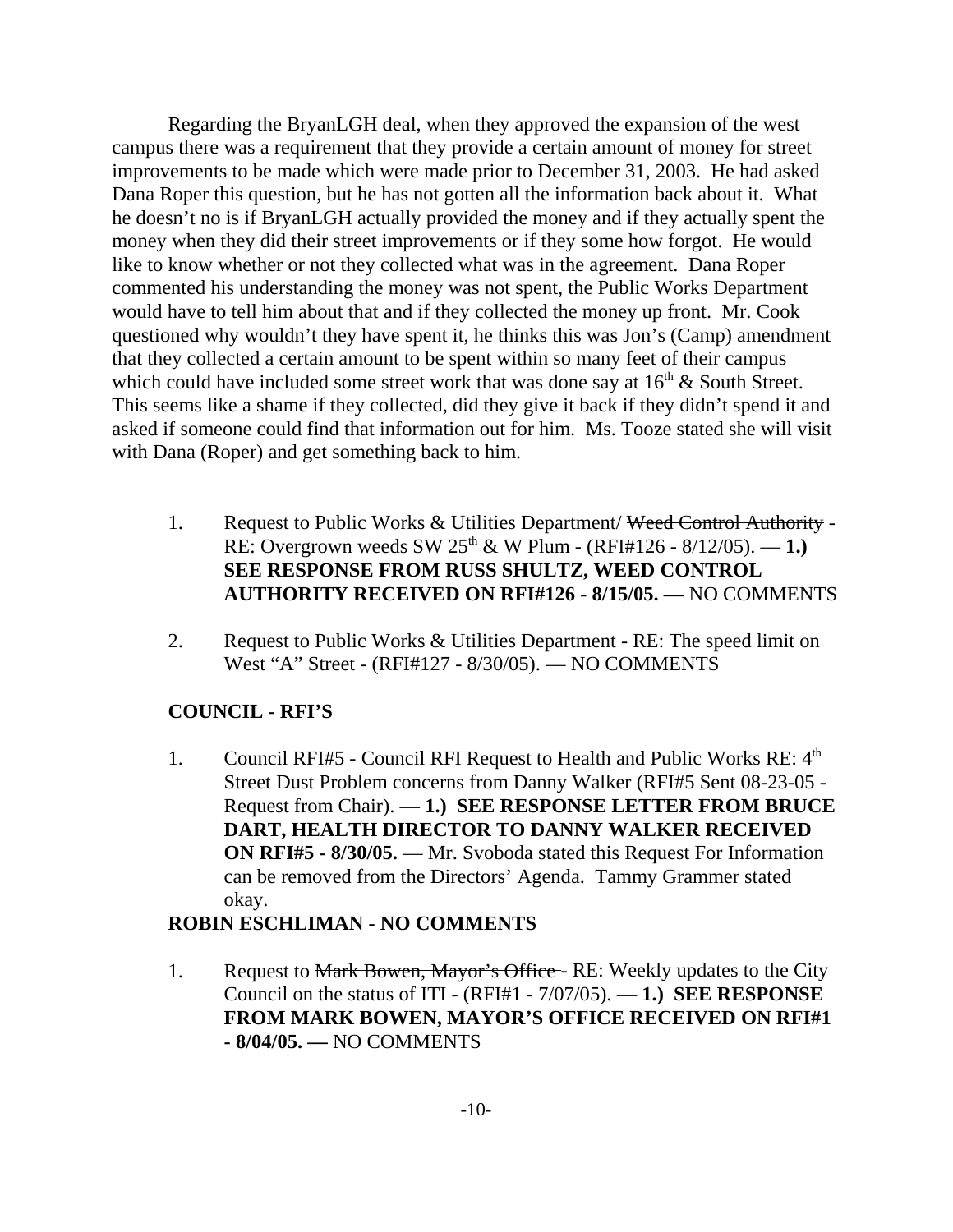- \*2. Letter from Bruce Wright RE: Response to Councilman Cook's resolution supporting parks & trails. — NO COMMENTS - [Note: This item will be removed from the Directors' Agenda.]
- 3. E-Mail from Ken Doty sent to Robin Eschliman RE: Modification of South Fringe Ordinance #17381. — NO COMMENTS - [Note: This item will be removed from the Directors' Agenda.]

## **DAN MARVIN - NO COMMENTS**

- 1. Request to Finance Department OR Personnel Department RE: All Tax Funds-Expenditures By Category-1998-99 Through 2005-06 Mayor Recommended Budget - (RFI#1 - 8/15/05). — **1.) SEE RESPONSE FROM DON TAUTE, PERSONNEL DIRECTOR RECEIVED ON RFI#1 - 8/30/05. —** NO COMMENTS
- 2. Letter from Dan Marvin to Jon Bruning, Office of the Attorney General RE: City gas prices. — NO COMMENTS - [Note: This item will be removed from the Directors' Agenda.]
- 3. Letter to Steve Hubka from Dan Marvin RE: Gas price estimates. NO COMMENTS - [Note: This item will be removed from the Directors' Agenda.]

## **ANNETTE McROY - ABSENT**

- 1. Request to Karl Fredrickson, Public Works & Utilities Director / Lynn Johnson, Parks & Recreation Director - RE: A Divided City - (RFI#166 - 7/21/05). — **1.) SEE RESPONSE FROM LYNN JOHNSON, PARKS & RECREATION DIRECTOR RECEIVED ON RFI#166 - 8/26/05. — 2.) SEE RESPONSE FROM BILL NASS, PUBLIC WORKS & UTILITIES DEPARTMENT RECEIVED ON RFI#166 - 8/30/05. —** NO COMMENTS - MS. MCROY ABSENT **-** [Note: This RFI will be removed from the Directors' Agenda.]
- 2. Request to Public Works  $&$  Utilities-Water RE: Concerned the water pressure provided to the Highlands neighborhood is less than adequate - (RFI#167 - 7/29/05) - **1.) SEE RESPONSE FROM JERRY OBRIST, PW ON RFI#167 RECEIVED ON 08-23-05**. — NO COMMENTS - MS. MCROY ABSENT - [Note: This RFI will be removed from the Directors' Agenda.]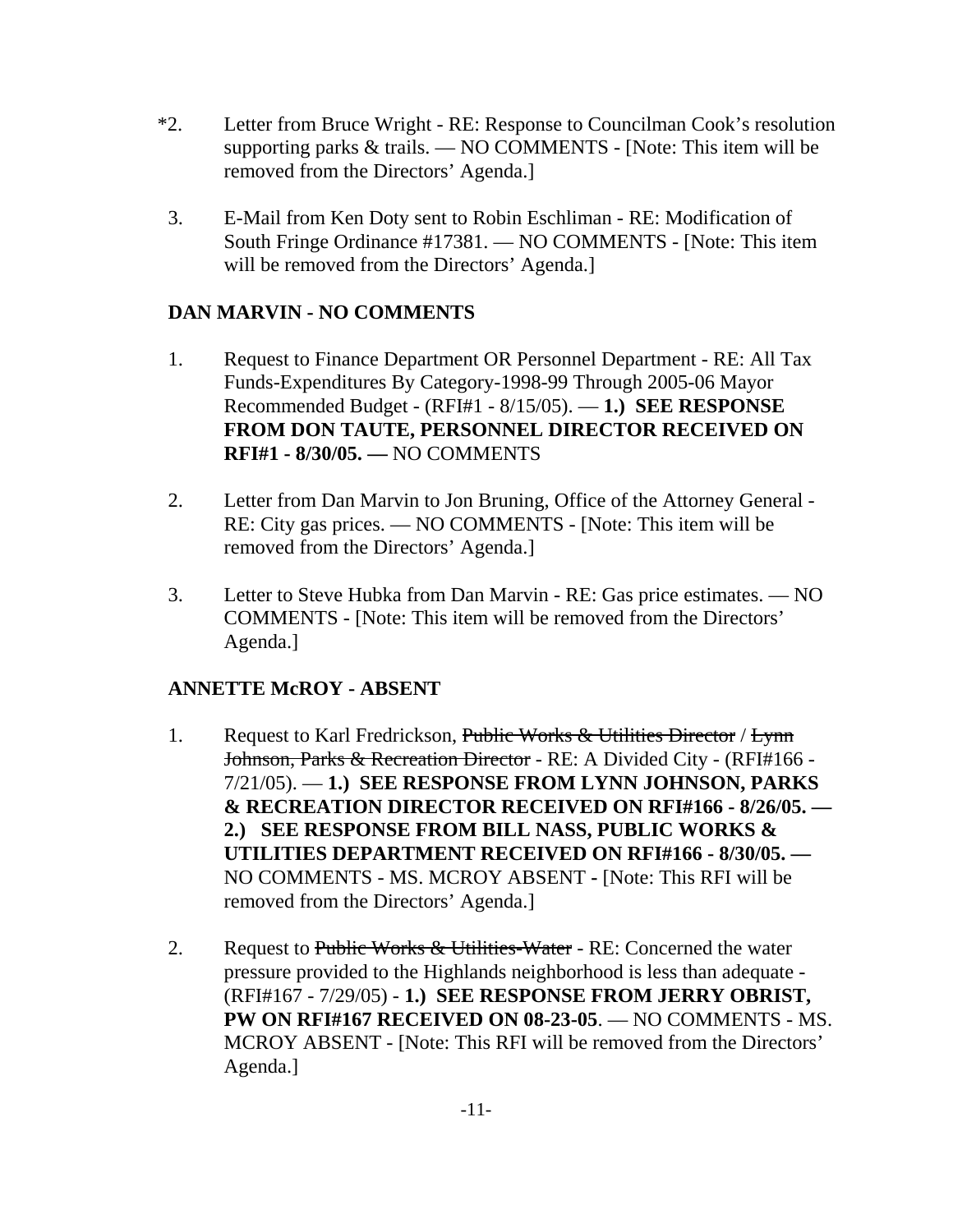- 3. Request to Public Works & Utilities-Sidewalks RE: Construction of a sidewalk on City property along NW 1<sup>st</sup> Street-south of Fire Station 14 -(RFI#168 - 7/29/05) **- 1.) SEE RESPONSE FROM HARRY KROOS, PW ON RFI#168 RECEIVED ON 08-23-05. —** NO COMMENTS - MS. MCROY ABSENT - [Note: This RFI will be removed from the Directors' Agenda.]
- 4. Request to Law Department RE: What is the reasoning behind the prohibition of not allowing pawn shops to operate on Sunday? - (RFI#169 - 8/12/05). — **1.) SEE RESPONSE FROM DANA ROPER, CITY ATTORNEY RECEIVED ON RFI#169 - 8/26/05. —** NO COMMENTS - MS. MCROY ABSENT - [Note: This RFI will be removed from the Directors' Agenda.]

### **PATTE NEWMAN**

Ms. Newman stated Items 1 through 9 can be removed from the Directors' Agenda. Tammy Grammer stated okay.

Ms. Newman stated she would like to talk with Nicole Fleck-Tooze and Mike Merwick after the Directors' Meeting today.

- 1. Request to Karl Fredrickson, Public Works & Utilities Director / Police Chief Tom Casady - RE: Please provide the crash data for the intersection of 44th & Cleveland - (RFI#36 - 7/25/05) — **1.) SEE RESPONSE FROM POLICE CHIEF TOM CASADY RECEIVED ON RFI#36 - 7/25/05. — 2.) SEE RESPONSE FROM SCOTT OPFER, PUBLIC WORKS ON RFI#36** - **RECEIVED 7/28/05. —** [This item will be removed from the Directors' Agenda.]
- \*\*2. E-Mail from Dale & Marylyn Rowe sent to Patte Newman- RE: Two Wal-Mart's in Lincoln is enough!! — [This item will be removed from the Directors' Agenda.]
- \*\*3. E-Mail from Dianne Epp sent to Patte Newman RE: Wal-Mart. [This item will be removed from the Directors' Agenda.]
- \*\*4. E-Mail from Kathy Stemper sent to Patte Newman RE: Wal-Mart. [This item will be removed from the Directors' Agenda.]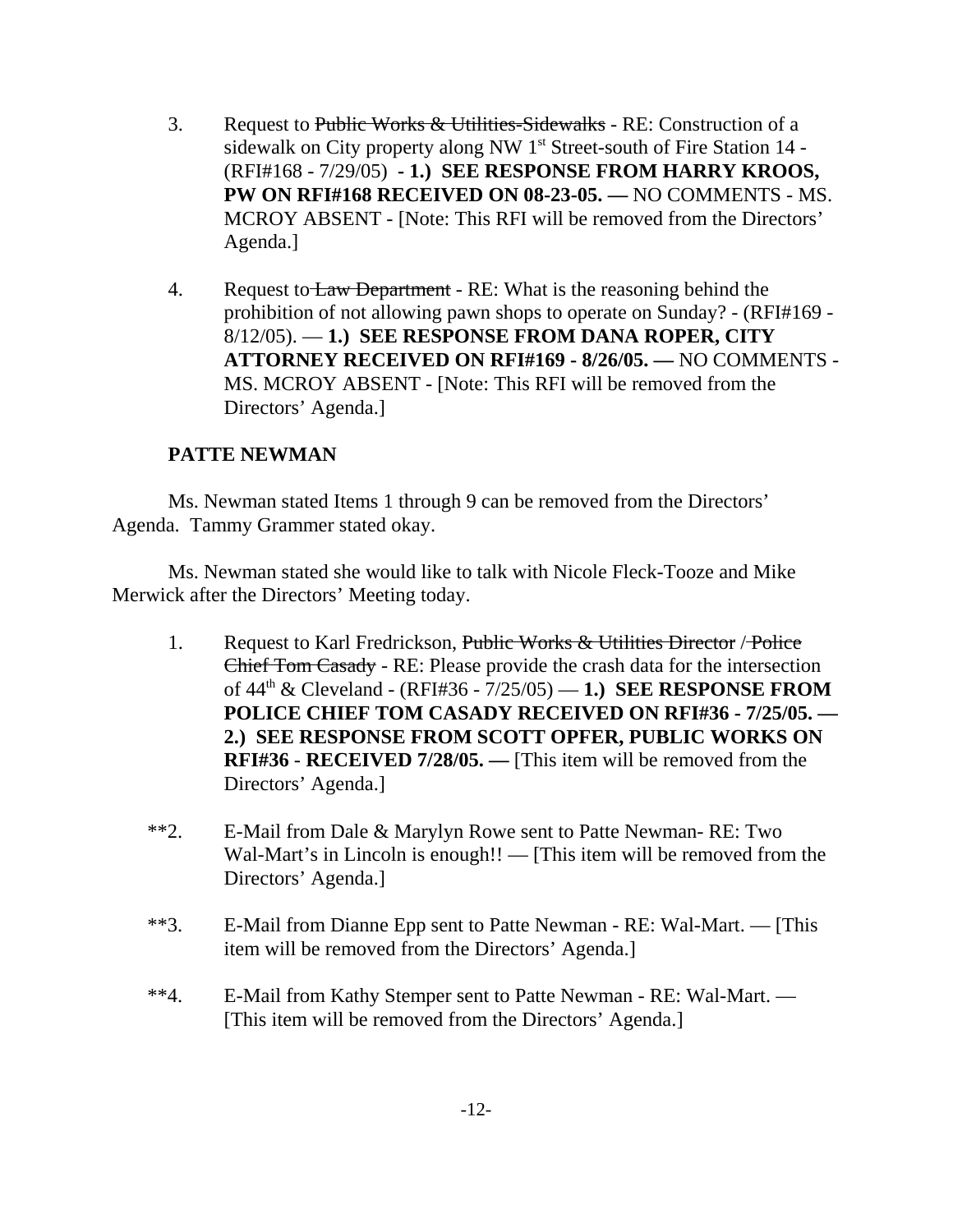- \*\*5. E-Mail from Vicki Melton sent to Patte Newman RE: Please vote NO Wal-Mart. — [This item will be removed from the Directors' Agenda.]
	- 6. E-Mail from Dennis Christensen sent to Patte Newman RE: Wal-Mart at  $84<sup>th</sup>$  & Adams. — [This item will be removed from the Directors' Agenda.]
	- 7. E-Mail from Erin Krause sent to Patte Newman RE: City planning. [This item will be removed from the Directors' Agenda.]
	- 8. E-Mail from Roger Schuler sent to Patte Newman RE: Wal-Mart. [This item will be removed from the Directors' Agenda.]
	- 9. E-Mail from Sue & Rick Waldren sent to Patte Newman RE: Wal-Mart Proposal. — [This item will be removed from the Directors' Agenda.]

## **KEN SVOBODA** -

Mr. Svoboda asked Police Chief Casady for a party patrol update, how was last weekend compared to the other couple weekends? Chief Casady replied better, they expected that to happen in the first couple of weeks which they worked pretty heavy. They have tried to get the word out that's been the trend in the past years, by the third week things have calm down a little bit, but it has been wild downtown. Mr. Svoboda asked about stadium problems when they have late games like that? Chief Casady replied about half the department probably would say it's better to have a night game and about the half of the department would say the reverse. Chief Casady commented the last two weeks have been very busy downtown they've really had their hands full.

### **V. MISCELLANEOUS**

- \*1. Letter from Christine Osborn RE: This letter, too, is a simple form of democracy. — NO COMMENTS
- \*2. Letter from Emmy Thomas RE: Limousine Service market in Lincoln. NO COMMENTS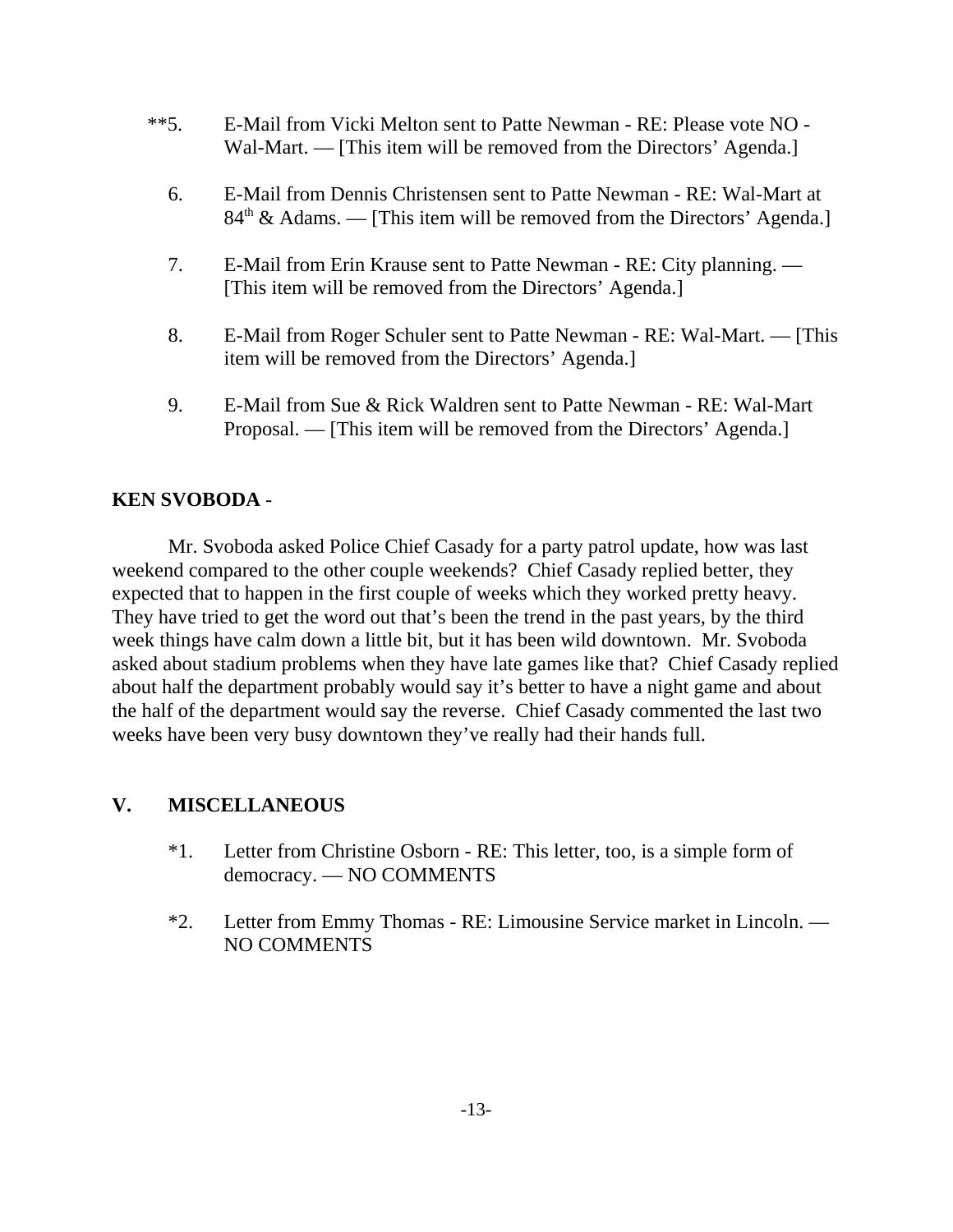- $*3.$  Two Letters (06-03-05 & 08-22-05) from Vicki Hopkins RE: Opposition to proposed townhouse development in Pine Lake Heights South 7<sup>th</sup> Addition (north of Grainger/south of Diablo Drive/west of  $40<sup>th</sup>$  Street)(See Letters) - Material also received in Council file folder in 08/25/05 packet). — NO COMMENTS
- \*4. Letter from Harvey Perlman to Donald W. Linscott RE: Biotechnology Industry Suggestions. — NO COMMENTS
- \*5. Letter from Beatty Brasch, Director of Center for People in Need RE: Thanks for the Support of "Ride for Five" StarTran program. — NO **COMMENTS**
- \*6. Letter from Big Red Companies RE: Opposing Harris Overpass closure during bridge construction. — NO COMMENTS
- \*7. Letter from Mel Bargas RE: Bill No. 05-129 allowing construction of a west leg to the South  $56<sup>th</sup>$  & Shadow Pines Drive Intersection which will connect South 56<sup>th</sup> Street to Stephanie Lane. — NO COMMENTS
- \*8. Letter from Lynn and Doris Morrison RE: Concerns & options/alternatives to the Shadow Pines Extension - Widening of  $56<sup>th</sup>$ Street. — NO COMMENTS
- \*9. Letter from Kenneth Sherwood RE: County-wide wheel tax. NO COMMENTS
- \*10. Letter from Russell J. Wren RE: Opposing the Townhouse Development at Pine Lake Heights South  $7<sup>th</sup>$  Addition -Use Permit #05005. — NO COMMENTS
- \*\*11. E-Mail from Karen Wolf RE: Recycling items. NO COMMENTS
- \*\*12. E-Mail & Pictures from Donald Hamann RE: Pioneer Blvd. NO **COMMENTS**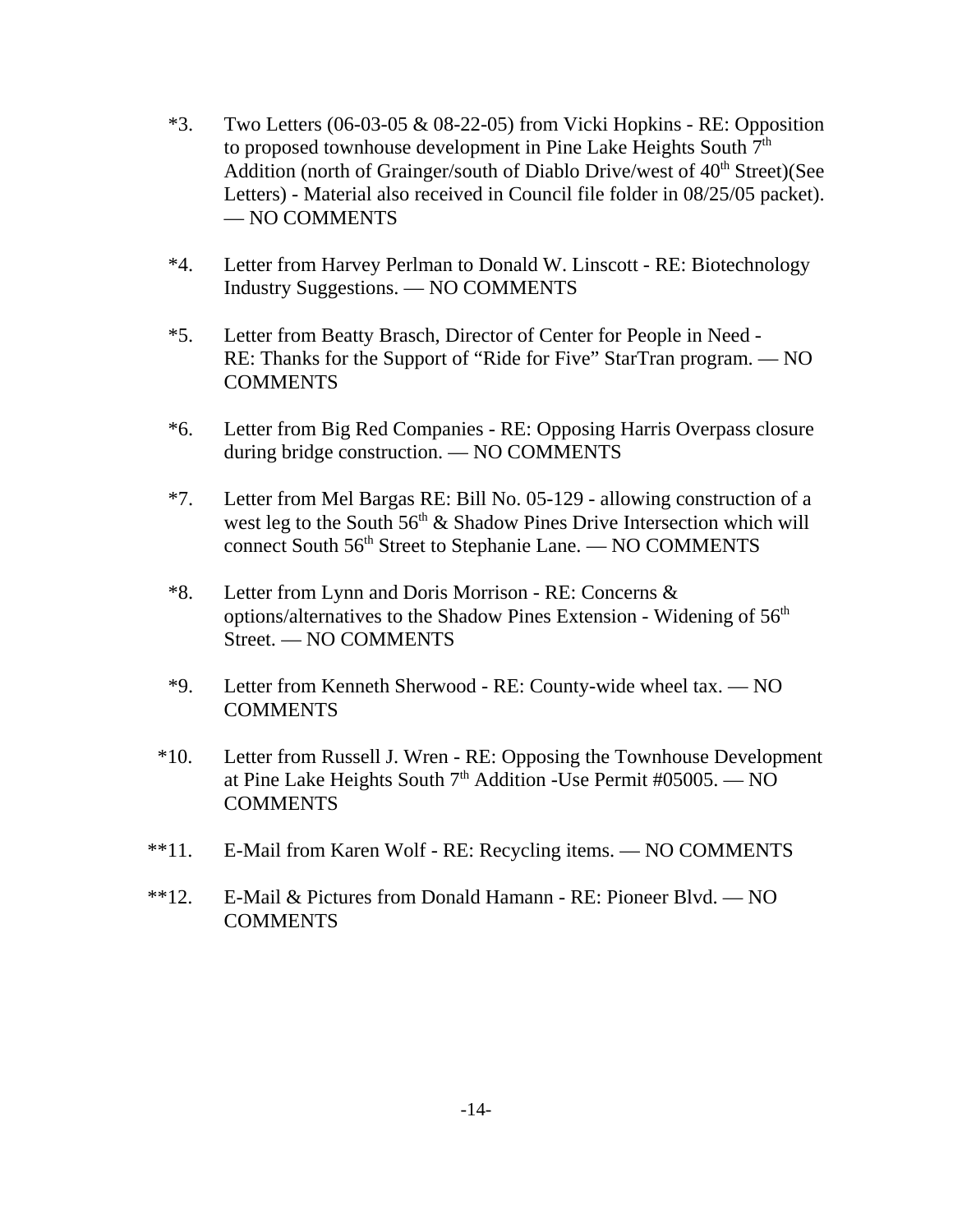- \*\*13. Letter from John J. Lombardi, Council President; David Segal, Minority Leader; Miguel C. Luna, Councilman Ward 9; The City Council-City Hall-Providence, R.I. - RE: On behalf of the City Council of Providence, Rhode Island, we write to you to inform you of a recent initiative our city adopted that will promote the use of clean, renewable energy and to urge the City of Lincoln to consider doing the same.-(See Letter) — NO COMMENTS
- \*\*14. Letter from Ron Davis RE: Working In a More Prudent Manner. NO COMMENTS
- \*\*15. E-Mail from Joyce Jaixen RE: Annexation #05013 & Change of Zone #5054. — NO COMMENTS
- \*\*16. E-Mail from Ranae Richmond RE: Everett School bus boundary. NO COMMENTS
- \*\*17. E-Mail from Sandy Wagner RE: Supports the building of a Wal-Mart in the Northeast area of Lincoln. — NO COMMENTS
- \*\*18. E-Mail from Larry Elias RE: Say NO to Wal-Mart. NO COMMENTS
	- 19. E-Mail from Sue Cover RE: Wal-Mart. NO COMMENTS
	- 20. Letter from Craig Bauer, Craig Bauer Construction Company RE: A New Attitude-developments. — NO COMMENTS
	- 21. E-Mail from Jon Weirman RE: Concerned about the economic development of this City. — NO COMMENTS
	- 22. E-Mail from Mark Hesser RE: LES Audit. NO COMMENTS
	- 23. E-Mail from Sue Sallinger RE: Wal-Mart -84<sup>th</sup> & Adams. NO **COMMENTS**
	- 24. Letter RE: Wal-Mart. NO COMMENTS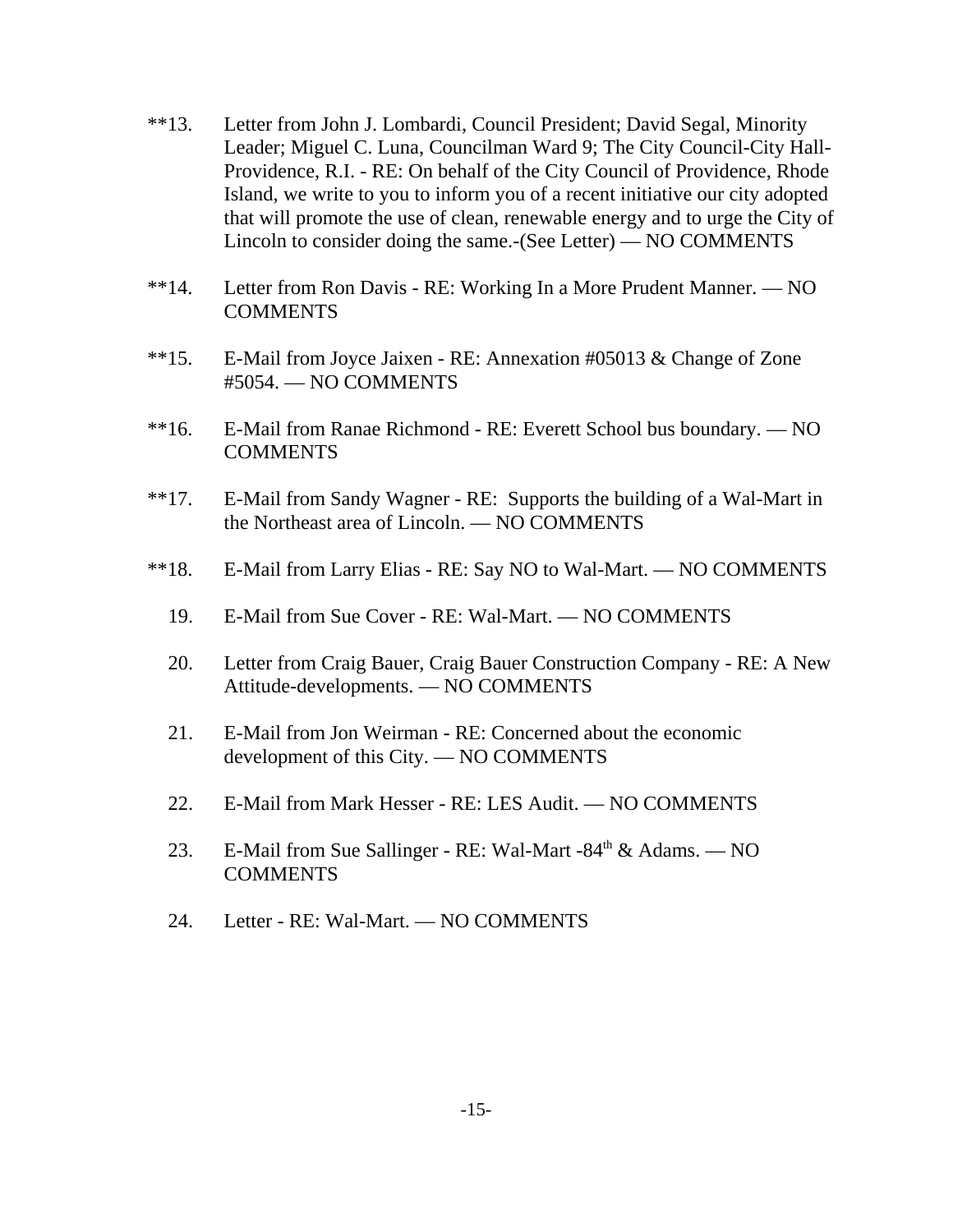# **ADDENDUM - (For September 12th)**

## **I. MAYOR**

- 1. Letter from Mayor Coleen Seng to Attorney General Jon Bruning RE: Gas prices - (Council received copies of this letter in their Thursday packets on 9/08/05). — Mayor Seng briefly mentioned this letter earlier under "I. Mayor". (See that discussion)
- 2. NEWS RELEASE RE: Applications For Star City Parade Now Available. — NO COMMENTS
- 3. NEWS ADVISORY RE: Members of the media are welcome to cover the 4th Annual "Patriot Day-Lincoln Remembers" event beginning at 2:00 p.m. Sunday, September 11<sup>th</sup> at the Veterans Memorial Garden in Antelope Park. — NO COMMENTS
- 4. NEWS ADVISORY RE: Mayor Seng's Public Schedule Week of September 10 through 16, 2005-Schedule subject to change - (See Advisory). — NO COMMENTS

## **II. CITY CLERK - NONE**

#### **III. CORRESPONDENCE**

#### **A. COUNCIL REQUESTS/CORRESPONDENCE**

#### **DAN MARVIN**

1. Response E-Mail from Steve Hubka to Dan Marvin - RE: Gas price estimates. — NO COMMENTS

### **B. DIRECTORS AND DEPARTMENT HEADS - NONE**